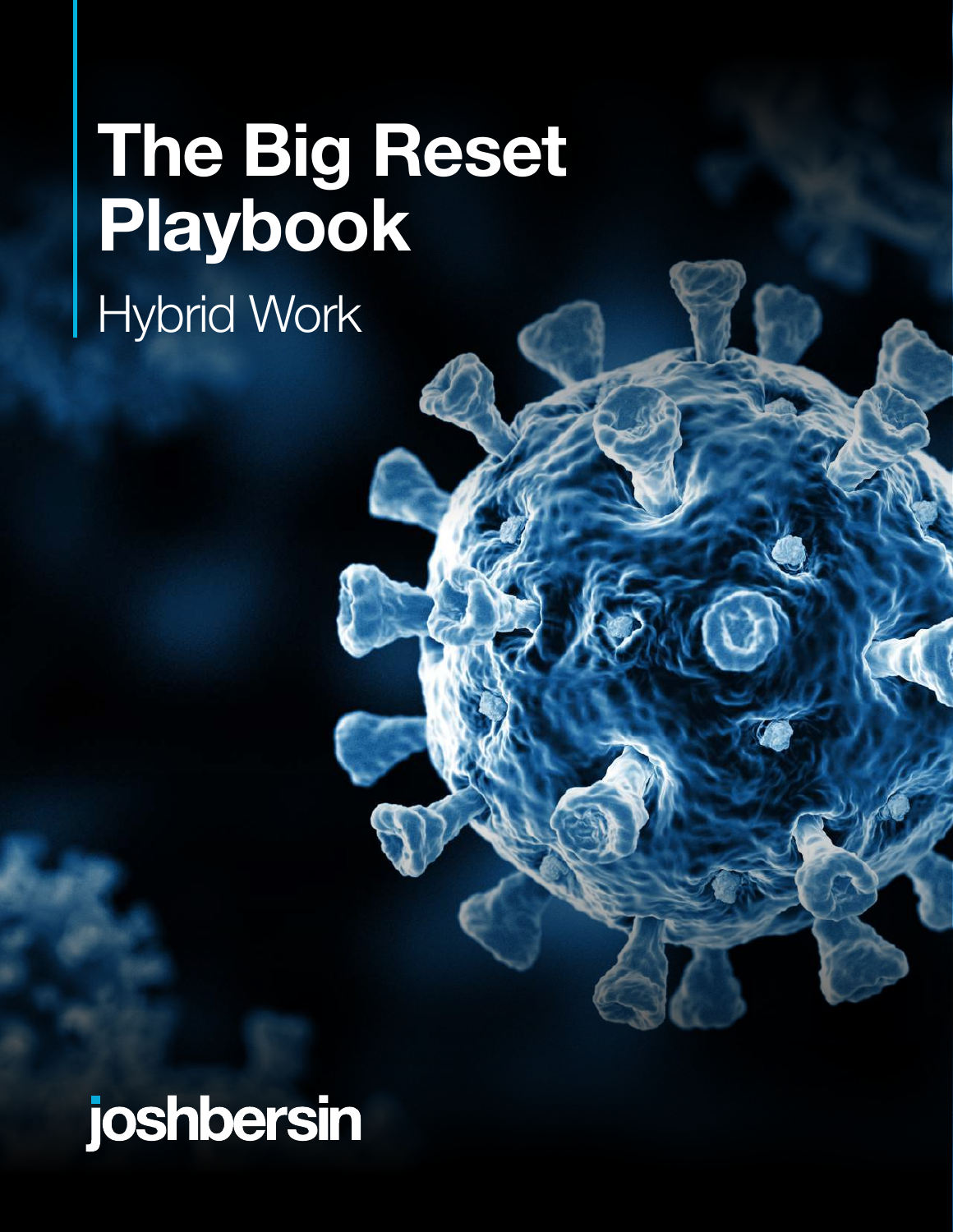$H$   $\parallel$  ybrid work represents the biggest shift to how we work in our generation," said Microsoft CEO Satya Nadella, in late May, while announcing the company's guide to hybrid work: [Hybrid Work: A Guide for Business Leaders.](https://www.microsoft.com/en-us/resilience/hybrid-work-solutions?rtc=1)<sup>1</sup>

Thus far, 2021 has been a year of transformation, and filled with unprecedented complexities. As the number of COVID-19 cases declines in the U.S. and Europe, many of these Western nations are now preparing for a new world of work, with all the challenges that will entail. Just as there was no playbook for the rapid shift to remote work in early 2020, there is no clear model for the new world of hybrid work. While many CEOs expect a "return to work" as the pandemic ends, it is now obvious we are moving forward, not making a return to the past, and companies are adapting to a new, more flexible, forgiving, hybrid work environment.

Yet guidelines for hybrid work are still messy. Companies from Humana to Google to PwC and JPMorgan Chase are still working on their policies. Some are establishing specific days for working at home; others are finding their conference rooms overcrowded (as they are now spaces for collaboration vs. meetings); and others are redesigning their offices once again (you may recall the big move to open office space vs. cubicles). <sup>2</sup> For the first time in a decade, companies have an opportunity to "redesign" work for an Internet-enabled, videopowered, global hybrid work experience.

# **Working at Home Is Not "Remote"**

In view of workers, the word *remote* used to invoke isolation, distance, or seclusion. But the pandemic broke the stigma of "working from home," which was often seen as code for "not working," and taught us that it is okay. Now it is time to look at employee groups (as many as 75% of employees are "deskless"), come up with new policies, and focus on productivity, wellbeing, growth, and experience by design. As the job market gets even more competitive, employees will demand flexibility. Already the second most-common

"location" for jobs in LinkedIn is "remote," followed only by "headquarters."

We also know "remote work policies" are not enough to deal with the hybrid work model. Employees need support to reduce stress and overload. According to Microsoft's Work Trends Index, meeting time has more than doubled since we all went remote, chats have increased by 50%, and email traffic has exploded. The same study finds that while leaders may be performing well, three out of five frontline workers are struggling and younger employees, new employees, and working parents are struggling even more.<sup>3</sup> We need tools and strategies that make work easier, not just "more remote."

# **Designing the Hybrid Work Model**

Design is at the center of hybrid work. For example, Deutsche Telekom has created a CEO-driven program around design thinking across their HR and IT functions, resulting in a greatly improved work experience. However, this kind of program can't be implemented without a mindset shift to operate from a people-first approach, building on human-centered leadership capabilities, which we describe in detail in our study on this topic.<sup>4</sup> (For more information on Deutsche Telekom's journey, view our video *Design Thinking in HR*<sup>5</sup> .)

Our research clearly says it is crucial to go forward, as hybrid work is here to stay. According to a study by McKinsey, while 99% of executives expected their workforce to be on-site more than four days a week before the pandemic, now most are planning to have them on-site between one and four days a week.<sup>6</sup>

The big question: How do we design a new hybrid work model that makes our organizations productive and healthy? There are three important considerations:

<sup>1</sup> [www.linkedin.com/pulse/hybrid-work-paradox-satya-nadella](https://www.linkedin.com/pulse/hybrid-work-paradox-satya-nadella/?trackingId=GgzfvNfkQrS7qr7Y9S2FOw%3D%3D)

<sup>2</sup> [www.wsj.com/articles/if-you-thought-working-from-home-was-messy](https://www.wsj.com/articles/if-you-thought-working-from-home-was-messy-here-comes-hybrid-work-11621935000)

<sup>3</sup> [www.microsoft.com/en-us/worklab/work-trend-index](http://www.microsoft.com/en-us/worklab/work-trend-index) 

<sup>4</sup> *Big Reset Playbook: Human-Centered Leadership*, Josh Bersin Research, April 2021.

<sup>5</sup> <www.youtube.com/watch?v=IDylv3Acwl8>

[www.mckinsey.com/business-functions/organization/our-insights](http://www.mckinsey.com/business-functions/organization/our-insights/what-executives-are-saying-about-the-future-of-hybrid-work)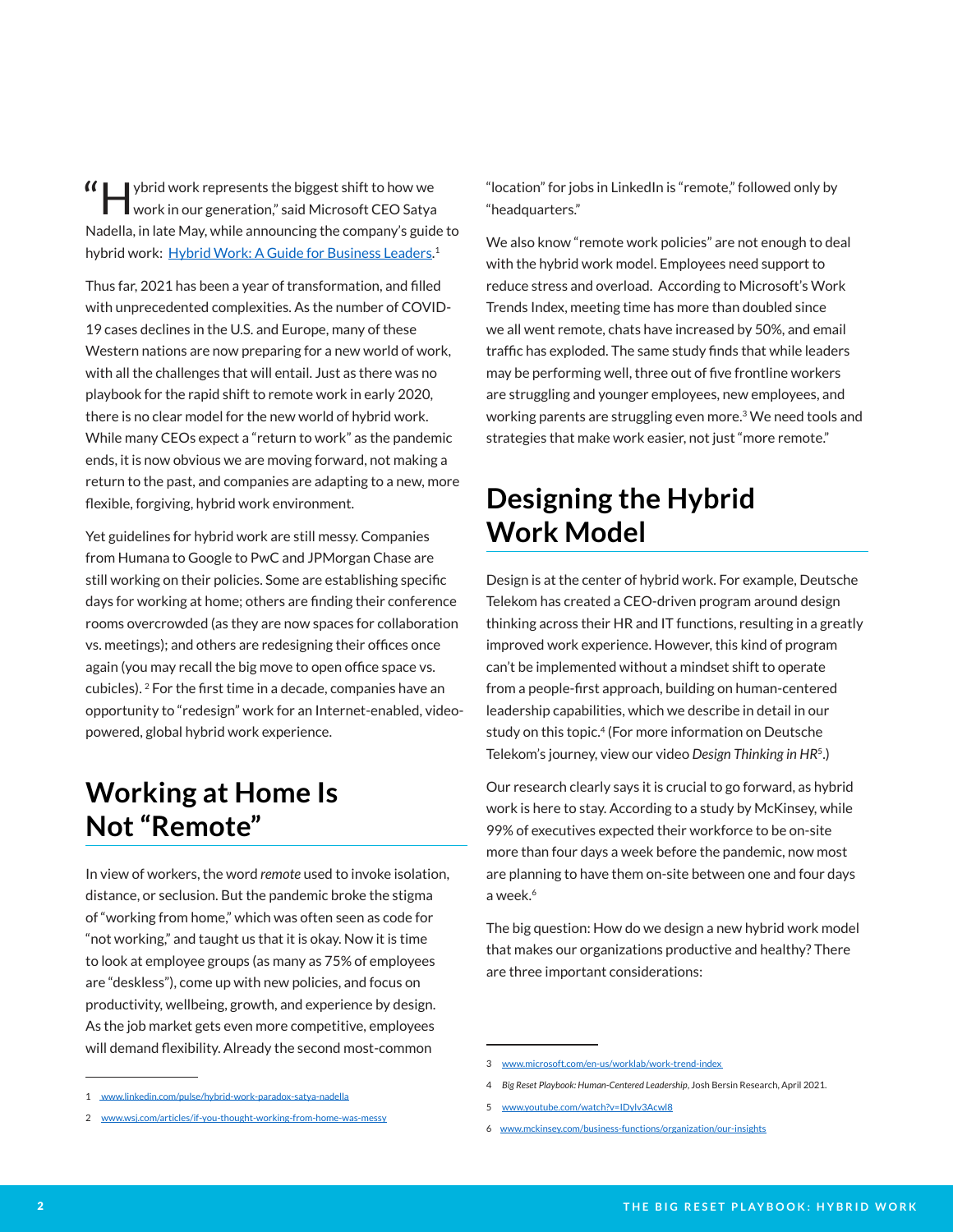- 1. Remember the hybrid work strategy may differentiate your company. It is therefore important to take an integrated approach, and engage senior leadership, HR, IT, and facilities in the process. Everything from culture to technology will matter.
- 2. Reflect on the idea that your hybrid work policy will become your employment brand. As the economy continues to grow, job candidates will want to know what it is like to work at your company. You will need to sell and communicate this policy openly, so design it carefully.
- 3. Make sure you listen and communicate well.

Employees have gained a lot of power and agency over their work experience during the pandemic. They may not feel comfortable going back to the office commute quite yet. Setting a vision and communicating is critical. Employees who do not receive this kind of clarity are 2.9 times more likely to be burned out, according to a McKinsey study.<sup>7</sup>

In our [Pandemic Response Study](https://joshbersin.com/business-resilience-the-global-covid-19-pandemic-response-study/), we looked at the practices of adaptive companies and found success requires more than just a focus on health and wellbeing. High-performing companies go a step further by reinforcing their company's mission and purpose, explaining how their reinvented business models operate, and creating cross-functional teams to foster change. Hybrid work is the next step in pandemic response, and companies need to leverage what they have learned, rather than consider going back to "the way things were" two years ago.

In this playbook, we go well beyond HR policies and procedures. We define new approaches to work, people practices, the workplace, and leadership, and this applies to every company, industry, and geography. This report covers all the learnings we processed from discussions with more than 400 business and HR executives around the world. Read more about the working groups and topics we covered in the Appendix and let us know if you want to join us.

# **The Six Principles of Hybrid Work**

Companies need a flexible framework for hybrid work design. Many companies went from office to remote and back again, depending on the ebb and flow of the pandemic. Ferrero, for example, was back in the office in shifts of three teams for each function between spring and fall of 2020; then it went fully remote during the virus surge over the winter, and now it is up to every employee to decide where they want to work. Meanwhile, the company continues to define their new ways of working.

Hybrid work is a future-forward design opportunity, not a "return to work" exercise. Simply repurposing legacy policies on remote work will not enable people to become more productive, healthier, and more engaged. We learned from all the discussions between hundreds of HR, EX (employee experience), and business leaders that this hybrid work design follows six principles (see Figure 1).

## **Principle 1: Define your hybrid work strategy.**

Mission, purpose, and culture are powerful drivers of business, people, and innovation outcomes. Our Employee Experience Excellence study shows when companies make mission and purpose part of the work, they are 4.3 times more likely to meet or exceed financial targets and 4.8 times more likely to satisfy and retain customers.

#### **Mission and Purpose**

For hybrid work, your company's mission and purpose are critically important, too. How does the way we collaborate help accomplish what we set out to do? Do your customers need you to be in the same location?

RJ Milner, Head of People Analytics at Uber, says, "As we design the hybrid workplace, we consider what we are optimizing for. Is it teamwork? Innovation? Culture? The answers shape how we design hybrid work."

<sup>7</sup> [www.mckinsey.com/business-functions/organization/our-insightsrne/](https://www.mckinsey.com/business-functions/organization/our-insights/what-employees-are-saying-about-the-future-of-remote-work)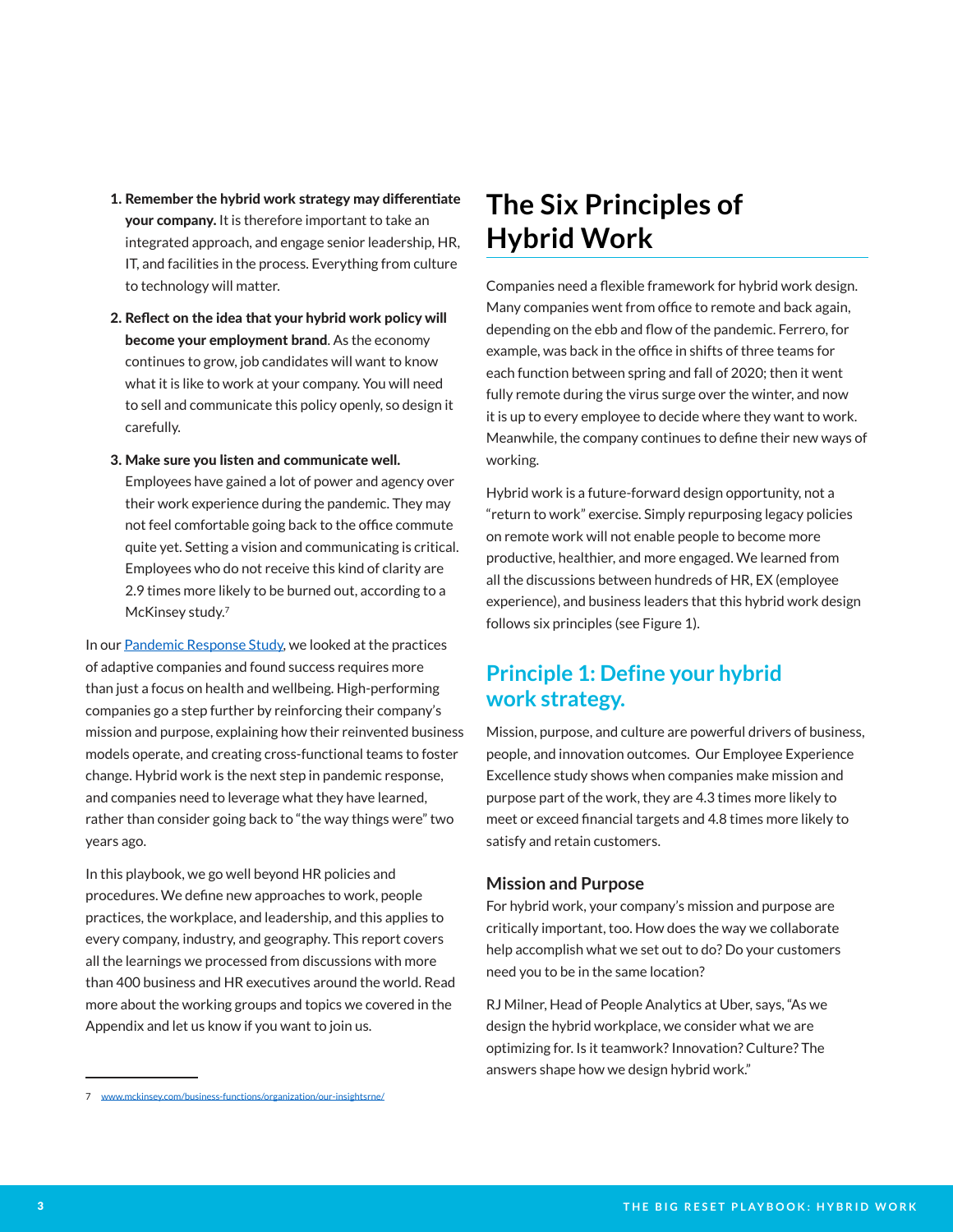#### Figure 1: Six Principles of Hybrid Work

| <b>PRINCIPLE</b>                                                                                                                                                        | <b>KEY QUESTIONS TO ADDRESS</b>                                                                                                                                                                               |
|-------------------------------------------------------------------------------------------------------------------------------------------------------------------------|---------------------------------------------------------------------------------------------------------------------------------------------------------------------------------------------------------------|
| 1   Define your hybrid work strategy.<br>Outline how hybrid work fits into your mission, vision,<br>and culture, and define a strategy / philosophy.                    | • What do our customers need?<br>• What is our leadership model?<br>• How do we retain culture in hybrid?                                                                                                     |
| 2   Create a measurement system.<br>Define success criteria and outcomes for business, people, and<br>innovation measures so you can stay on track.                     | • What are we optimizing for?<br>• How do we know if we 'get there'? How will we listen to employees?<br>• What measures and metrics do we need?                                                              |
| 3   Operate in cross-functional teams.<br>Facilitate design in cross-company collaboration between HR,<br>IT, and more.                                                 | • How do we engage senior leaders in the process?<br>. Who are the experts to consult?<br>• How do we engage IT, HR, facilities, safety, legal, and<br>management together?                                   |
| 4   Codesign with employees.<br>Involve employees in the design and implementation, listen and learn<br>from them. They are the customer of hybrid work.                | • How do we get input on employee needs?<br>• How can we listen and involve them?<br>• Who are the personas and what are their journeys?                                                                      |
| 5   Consider the entire EX.<br>Hybrid work is about the work itself, teaming, productive workplace<br>design, DEI, people processes, learning, leadership, and culture. | . What do we want the new reality to look like?<br>• What work processes, programs, policies, and tools do we need?<br>• How do we create the EX for productivity, performance,<br>engagement, and wellbeing? |
| 6   Iterate and continuously improve.<br>Experiment, iterate, learn what works and what needs to improve,<br>then measure and expand.                                   | • Where can we try on a smaller scale?<br>• How will we get input?<br>• Where can we expand?<br>• How do we implement?<br>• How do we communicate?                                                            |
| Course Josh Dorsin Desparch 2021                                                                                                                                        |                                                                                                                                                                                                               |

*Source: Josh Bersin Research, 2021.*

#### **Collaboration**

To understand what each group needs, first segment your workforce into different groups. For example, an engineering team might need small-team collaboration, in which case you need to bring together a work team in the hybrid world, designing their experiences with collaboration tools and platforms. Maybe the R&D team needs better cross-company collaboration. In this situation, you would need to design a different experience, one that intentionally brings together people from different parts of the company, no matter where they are.

#### **Innovation and Cultural Experience**

Adobe aims for innovation and a strong cultural experience (their Experience Platform makes this particularly important for them). To spur the creativity and innovation that comes from serendipitous encounters when people work face to face, e.g., the proverbial watercooler meeting, they use their own Adobe Live tool, a platform originally developed for creatives to share ideas and iterate.

#### **Leadership**

Lego didn't miss a beat when it went remote, continuing with its "leadership playground" along with their "campfires" (meetings anyone can attend, from the frontline worker to the company owner), which they did virtually. Now they do them in hybrid ways in which some people are remote, and others are face to face.

#### **Working Appropriately**

General Motors' CEO Mary Barra takes a simple approach to designing the new work model: Work appropriately. "The future of work is not a one-size-fits-all approach, and our values and behaviors will guide us in this culture change," Barra said. "Work appropriately means that where the work permits, employees will have the flexibility to work where they can have the greatest impact on achieving our goals." Each team works together to figure out what works best for them.

Hybrid work models, policies, and practices won't work well if you are porting them from one company to another. Your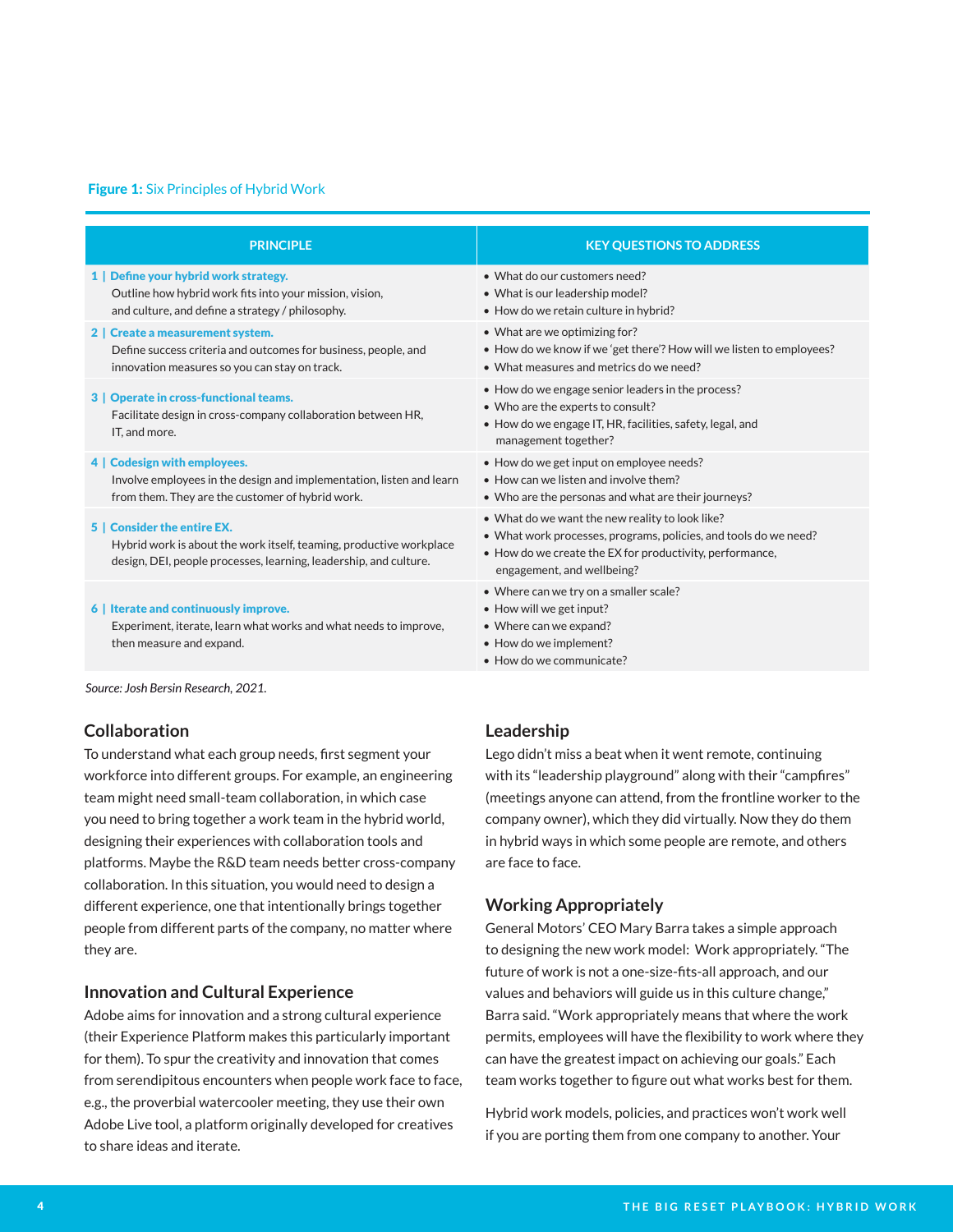company's hybrid work philosophy and strategy need to be tailored to your company's specific values and culture, and what it is trying to accomplish with its business.

## **Principle 2: Create a measurement system.**

Using the guidance of your company's mission and values, you can start to define what really matters most to your company. You should first define what business, people, and innovation outcomes you need to accomplish, and then take a baseline measure so you know where you stand. You should think about a balanced set of measures to determine if you are going in the right direction. Financial performance and customer satisfaction are always important, but they might take a bit longer to be influenced by different work models. On the people side, here are some ways to evaluate your hybrid work progress (based on what you are trying to accomplish).

#### **Employee Productivity**

Measuring productivity can be tricky, but employees know if they are productive or not, so let them report on "perceived productivity." At Uber, self-reported productivity remained stable throughout the pandemic and at the same levels as prepandemic. But when people did not incorporate focus time into their day, productivity was much lower.

#### **Performance**

 "In our company, we are often seeing that the employees who performed worst while working remotely are the ones who want to continue working remotely," said an HR executive. Measuring employee performance is sometimes tricky, because many companies don't trust their own performance management systems. PTC saw a huge discrepancy between manager and self-ratings (as much as 50%) when they started working remotely. Comparing performance levels to location (remote and on-site) will give you data to determine if it reflects actual performance or the proximity biases of managers, and if hybrid work works for your business.

#### **Promotion Rates**

Like performance ratings, identifying inequities in promotion rates of remote employees compared to on-site people will

help you determine trends and dive deeper to understand what may be behind imbalances.

#### **Employee Engagement**

Compare engagement levels of hybrid teams with those that are fully remote or fully onsite, and then factor in trends over time. Microsoft measures engagement with daily surveys in which they sample 2,400 employees, which also gives them insights into topics that are trending on people's minds.

#### **Health and Wellbeing**

Stress and burnout are a big concern in the pandemic. A study by Glint shows burnout levels are at an all-time high. <sup>8</sup> "Zoom fatigue" and "collaboration overload" are now part of our vocabulary, and many companies tell us about "no meeting Fridays" or "video-free days." Designing for (and evaluating) the impact of hybrid work on health and wellbeing is critical to your employees' wellbeing.

#### **Employee Satisfaction**

Are people happy with the way they work, or do they feel it is not meeting their needs? Consider a net promoter score measurement to evaluate satisfaction over time, with remote work, in person work, and hybrid work settings, and compare them. Also, give people a way to suggest improvements so they can be more content with their work environment.

#### **Collaboration**

If you are aiming to increase collaboration across the company, you need to find a way to measure that collaboration has, in fact, increased. Uber, McKesson, and PTC use organizational network analysis (ONA) to evaluate the strengths of networks across team boundaries, identify siloes, and find ways to foster stronger connections. If hybrid work is designed in the right way, it should strengthen networks and collaboration over time.

#### **Workforce Diversity**

Hybrid work can be a powerful amplifier of diversity. When we open opportunities to everyone and not just to the few people who happen to live close to specific office locations, the talent pool increases exponentially, and with that the

<sup>8</sup> [www.glintinc.com/wp-content/uploads/2020](www.glintinc.com/wp-content/uploads/2020/10/Glint-Oct-2020-Data-Insights-Report.pdf)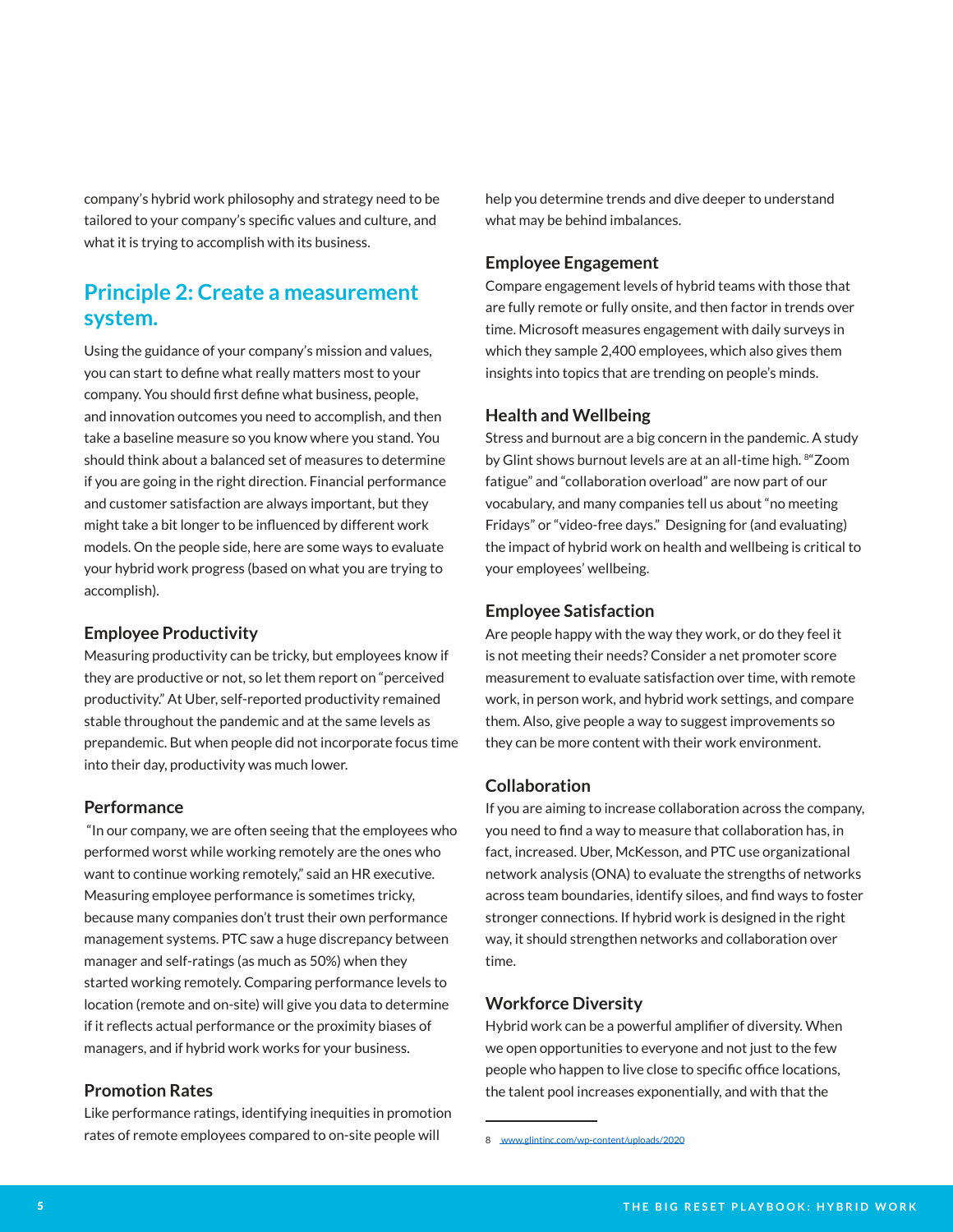opportunities for much more diverse teams. Women opted out of the workforce in droves because they took the lion's share of housework. Now is the time to bring them back. It is important to measure the diversity of your workforce by gender, ethnicity, age group, caregiver status, and other criteria broken down by remote and onsite workers, and those that qualify as hybrid workers.

#### **Inclusion and Belonging**

Just because we can include remote and on-site workers into teams does not mean they will feel equally included. PwC is concerned about creating more inequities in their workforce as they move to hybrid work. Companies like Consumer Reports and Target are considering adding a new dimension of "remote" to diversity demographics to cut inclusion indices by this demographic together with others. Do your remote Asian women feel as included as your on-site white men? How can you create more inclusive work practices across location boundaries?

#### **Psychological Safety**

Many studies show that psychological safety, an environment where people can speak up and "be themselves," is foundational for performance and trust. <sup>9</sup> PTC measures psychological safety as a foundation for business performance and provides training on the topic to leaders.

#### **Retention**

In this hypercompetitive talent market, retention is more important than ever. Measuring retention, or even intent to stay, in your employee survey with remote workers compared to on-site workers will give you great insights into whether your hybrid work design is working, and where to tweak.

### **Living the Values, Experiencing the Culture, and Understanding the Mission**

If these are important to your company and its mission and values, you should identify ways to measure them, e.g., using frequent employee surveys, using text analysis to synthesize digital communication, or conducting focus groups.

The key is to first define your philosophy and goals for hybrid work and let these drive your success measures. Some of them might be harder to accomplish, but don't fall into the trap of just measuring what is easy. Measure what matters to you and your business for success of hybrid work.

# **Principle 3: Operate in a crossfunctional team.**

In the beginning of the pandemic, there was a move toward breaking down company barriers. It was an all hands-on-deck approach in which people rallied together to help others out and beat the invisible enemy, the virus. Then, in fall 2020, we identified "culture creep," falling back into legacy ways of thinking, behaving, and working, including old turf protection and siloes.

Hybrid work can't be designed by just one function or department. Instead, a cross-functional collaboration between many different departments across the company will make this new work reality a success.

#### **Facilities and Real Estate**

This department plays a big role because offices need to be designed more like collaboration hubs and less like cubicle farms. Sutter Health consolidated a lot of their administrative buildings in fall 2020, because they realized most people only wanted to come to the office two to three times a week, working remotely the rest of the time. Uber, Adobe, and Unilever include this group under the same executive as HR, so collaboration is easier, but even if the department sits somewhere else, they are both key to the success of hybrid work.

#### **HR**

As the group looking out for all things people, HR plays a significant part in designing remote work, with entirely new people processes, from recruiting and onboarding over performance management and learning and DEI, and new work processes like team and meeting management. HR is also accountable for policies around requirements for on-site vs remote work. Those HR departments that are orienting toward creating a great employee experience that fosters

<sup>9</sup> *The Fearless Organization: Creating Psychological Safety in the Workplace for Learning, Innovation, and Growth*, Amy C, Edmondson / Wiley, 2018, [www.amazon.com](www.glintinc.com/wp-content/uploads/2020/10/Glint-Oct-2020-Data-Insights-Report.pdf)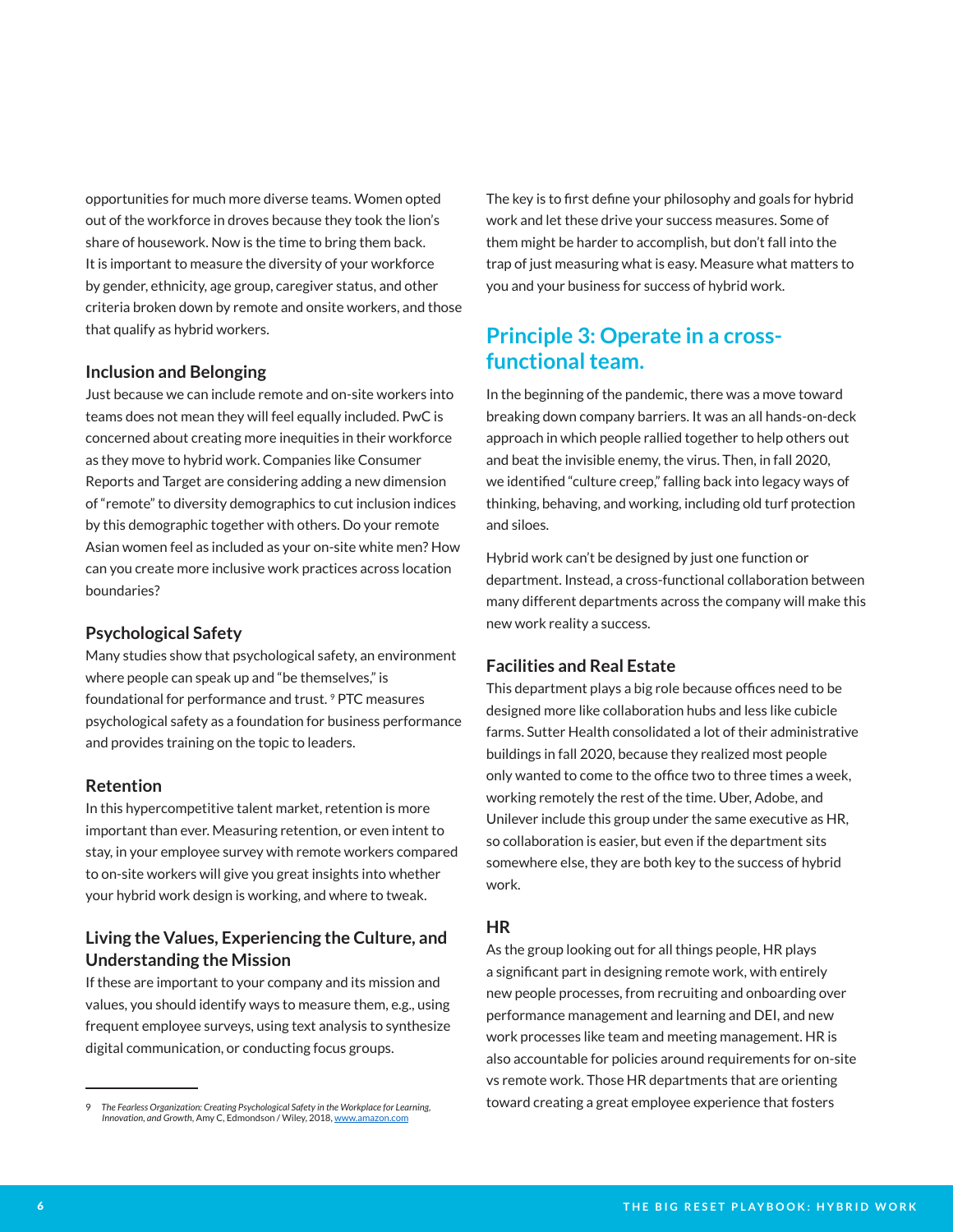engagement, belonging, and workforce productivity and performance are most prepared to take a leadership role in hybrid work. HR's role is described in more detail later in this report.

#### **IT**

The IT department also plays a critical role. This group also needs to be at the table because they provide the digital tools that enable people to work remotely, and companies need to double-down on data security and privacy. IT also looks across all technologies for data integration and maintenance, as well as support for any issues people may experience. While IT is an important contributor, tech-first designs often do not work very well because they miss the broader opportunities to transform work and prepare people for completely new ways of collaborating and connecting.

#### **Legal**

The legal team must be included in hybrid work design as well. Without a solid understanding around employment and tax laws, hybrid design teams can run the risk of inadvertently creating issues down the line.

#### **Finance**

Financial implications of hybrid work can be immense. Redesigning or consolidating office spaces to enable more collaboration, investing in new technologies that allow better connectivity, and creating robust data security programs are just some examples of why finance needs to be informed and play a role in decision-making.

#### **Operations**

Operations teams "own the work" of the people that now work in different ways, and therefore need to be part of the solution. Including line leaders, operations executives, and frontline employees in the design and implementation can make or break a hybrid work design.

The pandemic taught us how to work together effectively. When we needed to keep people safe from infection, quickly redesign workspaces for social distancing, and define new policies for keeping safe and healthy, HR and facilities worked together, as well as with IT, providing tools and resources

for remote work. It is integral to use this cross-functional collaboration when designing hybrid work solutions.

"Employees don't care where a solution comes from, and they shouldn't have to know if it's part of facilities, IT, or HR," said an HR leader from a Fortune 50 Consumer Company when we talked about their hybrid work strategy.

Integrating not just the design of hybrid work solutions but also the support services for hybrid working is critical to success. Unilever found that 20% of their calls to their eight different service centers were from people who were confused which number to call, so they consolidated these centers into one and used chat bots to direct people to resources to help them address issues themselves.

Within HR, various groups need to all work together to design a great hybrid experience. Sutter Health brings together L&D, leadership development, DEI, recruiting and onboarding, and HR services to define the new work model for 10,000 people who have this opportunity, and they do so in an agile way. "Business is evolving so fast that the need for agility is only going to increase as we move toward a hybrid workplace," said Chris Casement, Senior Manager, Learning Innovation Team.

# **Principle 4: Codesign with employees.**

#### **Listening**

In every study we do on pandemic response (Both DEI and EX), listening to employees is revealed as the most important practice. This is likely because when we listen to employees to understand their needs, the barriers to success they face, and the solutions they suggest, we are putting people first, and empowering them to drive their own performance forward. Listening can take many forms.

#### *Active Listening*

Active listening is present in annual and pulse surveys, open feedback sessions, "jams" (like IBM does), and focus groups. These kinds of activities are important because people want to feel heard and appreciated, and perceptions matter. Companies from AstraZeneca to Uber have increased their listening frequency in the pandemic, and people are keen to contribute. "We expected survey fatigue, but what we heard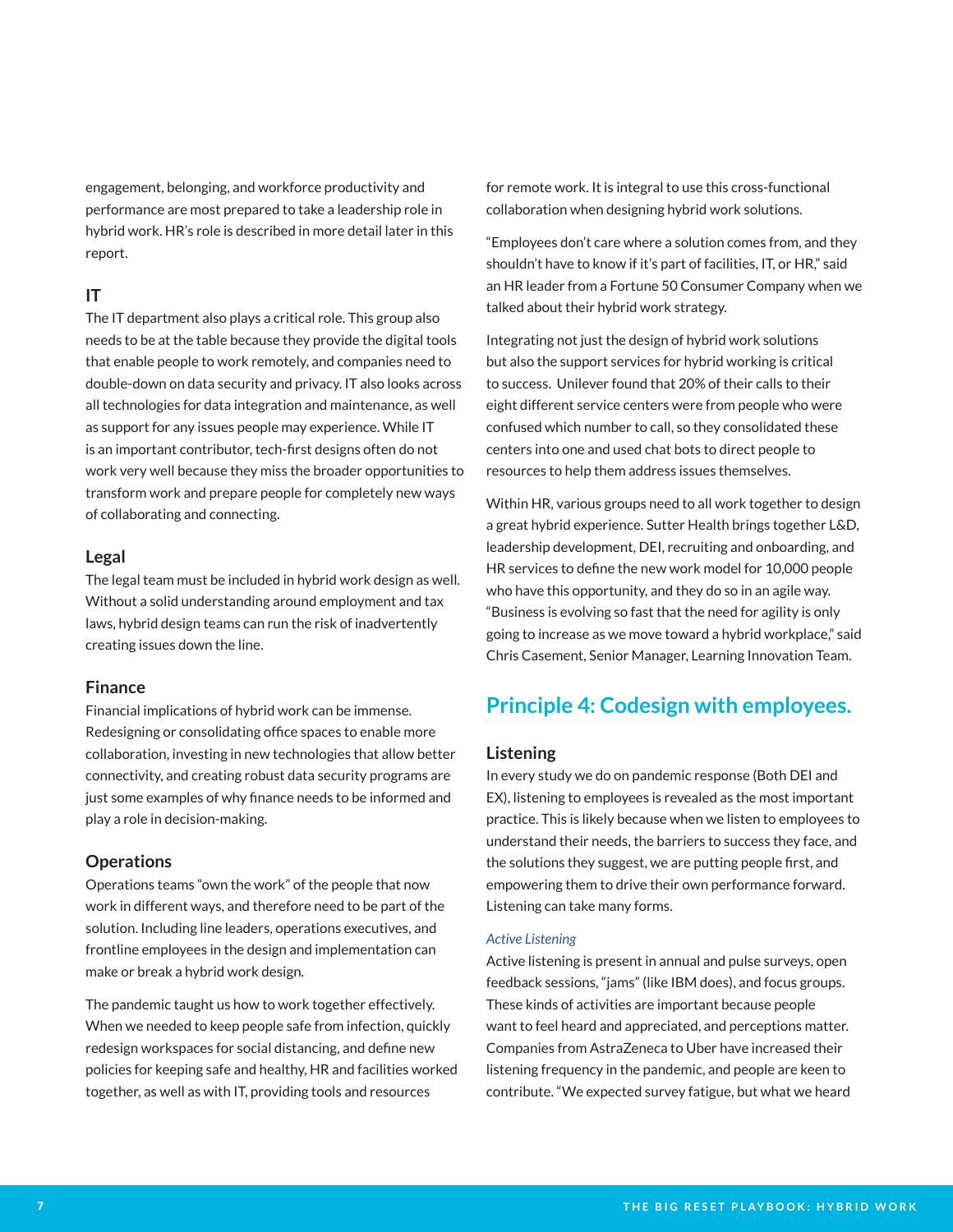#### Figure 2: The Evolution of Listening

| <b>Industrial</b>    | <b>Employee</b>         | <b>Feedback and</b>      | <b>Design for</b>          |  |
|----------------------|-------------------------|--------------------------|----------------------------|--|
| <b>Engineering</b>   | <b>Engagement</b>       | <b>Response</b>          | <b>Success</b>             |  |
| <b>Focus: Output</b> | <b>Focus: Retention</b> | <b>Focus: Engagement</b> | <b>Focus: Productivity</b> |  |
| Observation          | <b>Survey</b>           | Pulse                    | End-to-end design          |  |
| Study                | <b>Benchmark</b>        | Feedback                 | HR, IT, facilities, safety |  |
| Analysis             | Report                  | Analytics                | Wellbeing and resilience   |  |
| Correlation          | Improve                 | Take action              | Remove digital friction    |  |
| <b>Engineering</b>   | <b>I/O Psychology</b>   | <b>Service Centers</b>   | <b>Work Design</b>         |  |
| <b>Approach</b>      | <b>Methods, Surveys</b> | <b>Rapid Response</b>    | <b>Job Design</b>          |  |
| 1900s                | 1930-1980s              | 1980s-today              | <b>Today Forward</b>       |  |

*Source: Josh Bersin Research, 2021.*

from employees was that they actually want to be asked more because they know we will hear them and take action on the insights," explained RJ Milnor, Head of People Analytics at Uber.

Sutter Health asked employees how often they wanted to be in the office and found out that most of them were looking to spend two to three days a week in the office to collaborate, innovate, and ideate, with the rest of the week spent as "heads down work" remotely. Now the company is rethinking their office environment to make it much more conducive to this kind of work.

#### *Passive Listening*

PTC uses ONA to understand how work gets done, where people are working together, who is isolated, and who might experience "collaboration overload." Using ONA for these purposes can help guide leaders in having more meaningful conversations. "We want leaders and teams to be intentional about the activities that happen on days people are in the office," said Jenn Smithwood-Green, Principal of Organizational Development at PTC. Microsoft and IBM add text analysis to their listening, identifying patterns in communications to get a full picture of the kind of collaboration that resonates most with people.

#### **Design Thinking Processes**

The workplace began to change when leaders realized workers were people with emotional needs, when "human capital" came to represent the individuals who affect economic growth. As a result, companies needed to evolve their listening skills (see Figure 2).

Hybrid work is a rapidly changing situation. People will constantly bring up new ideas, issues, and suggestions. Organizations need to listen to their people regularly and create open channels for conversation. Listening is a key skill in design and business. Good designers are often good listeners as they want to understand their customers before they start to solve their problems.

That is why companies are starting to involve their employees directly when designing their solutions. Deutsche Telekom now uses design thinking for all their HR solutions, with 600 design projects underway. When prototyping, testing, and iterating solutions, they use the voice of their employees, and it has resulted not only in a significant increase in employee satisfaction and engagement but also in business performance.

#### *Personas*

Employee personas need to be part of this design process. For example, think about the employee groups for which you are designing hybrid work solutions. A salesperson will need a quite different hybrid work experience than a software engineer, and a PR specialist has different needs from somebody working in R&D.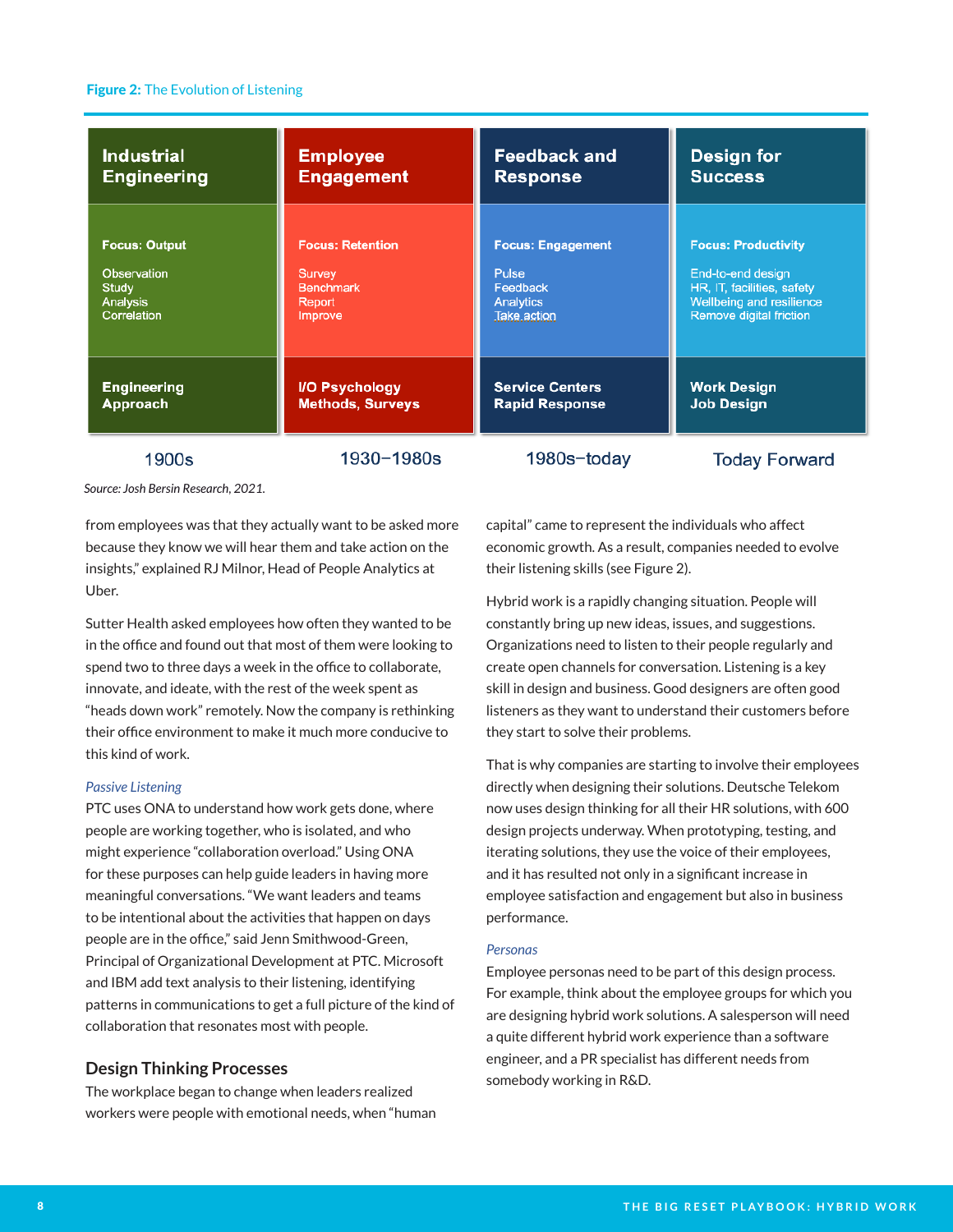Microsoft thinks about the personas in view of the problem it is trying to solve. For example, for a leadership development program, the company considers the different levels of leadership, while if it is trying to solve for a learning experience, personas are then created around different capability levels. For hybrid work, the work itself and different job groups, are the most important criteria.

#### *Journey Maps*

Journey maps outline the "day in a life" of each of your personas. What does it look like if your salesperson works remotely on a Tuesday? How does she connect with customers? How does she get updates on the latest product features? How does she work with other salespeople to develop a proposal? How does she get coaching on her sales capabilities? You need to talk to your employees to define these journey maps as they are the only ones that understand their jobs and corresponding responsibilities and necessary activities throughout their day.

#### **Employees as Customers**

Employees are the most "vested stakeholders" you have. Unlike customers (who can switch suppliers) or investors (who can sell their stock), employees vote with their lives to work for you. They put their family earnings, time, and personal energy into your company. So, when they have problems or good ideas, you really must listen.

The mindset shift necessary for organizations to treat their employees as customers is possibly the most important factor for the success of business outcomes. That is why HR must become "experience designers," making it clear that their employees are worth designing for. Without an agile design that really makes sense for your employees, your hybrid work approach may be perceived and experienced as a collection of disjointed policies and tools that add no value to the way employees really work.

### **Principle 5: Consider the entire employee experience.**

Hybrid work has become a very broad topic, spanning many different issues and concerns for both employees and employers. It includes the entire employee lifecycle (from onboarding to learning and development, performance

management, and promotions to leaving the company). In designing a hybrid work approach, organizations must consider both the physical and digital workplace, and management and leadership practices will need to be newly defined. Health and wellbeing support, growth opportunities, and trust in the organizations all factor in, as well as the many different tools, technologies, and services that are necessary to implement a successful reality.

High-performing organizations define the hybrid employee experience holistically, not piecemeal. Our Employee Experience Framework (validated by our Employee Experience Excellence study) can help organizations think through all the elements and dimensions of hybrid work (see Figure 3 on page 10).

#### **Meaningful Work**

Implementing work design in the hybrid world does not simply require an extension of remote working into the future. It is a gigantic topic that requires a lot of consideration and thoughtful analysis of how your organization works.

#### *Job and Values Fit*

At its core, recruiting and talent acquisition aims to find the right job/person fit. "Offering hybrid work helps broaden the talent pool significantly. People might be open to a much longer commute if they only have to do that commute a couple of times a week, not every day," a talent acquisition leader told us.

However, how do you assess how ready a person is to work in a hybrid way, especially when hybrid work processes are not even established? We can learn a lot from how people show up in the interview process. If they are comfortable navigating the virtual and on-site environment, that flexibility will also be useful when they join." Dow uses an expertise index showing a correlation between expertise and safety levels. People are considered assets and assessed periodically throughout the year for critical skills.

#### *Autonomy and Agency*

Employees are demanding flexibility, and a hybrid work model seems to fill the bill in this respect. Employees need autonomy and agency over their work and career, which includes decisions about where to work. Sutter Health, PTC, and Ferrero all empower their employees with that choice.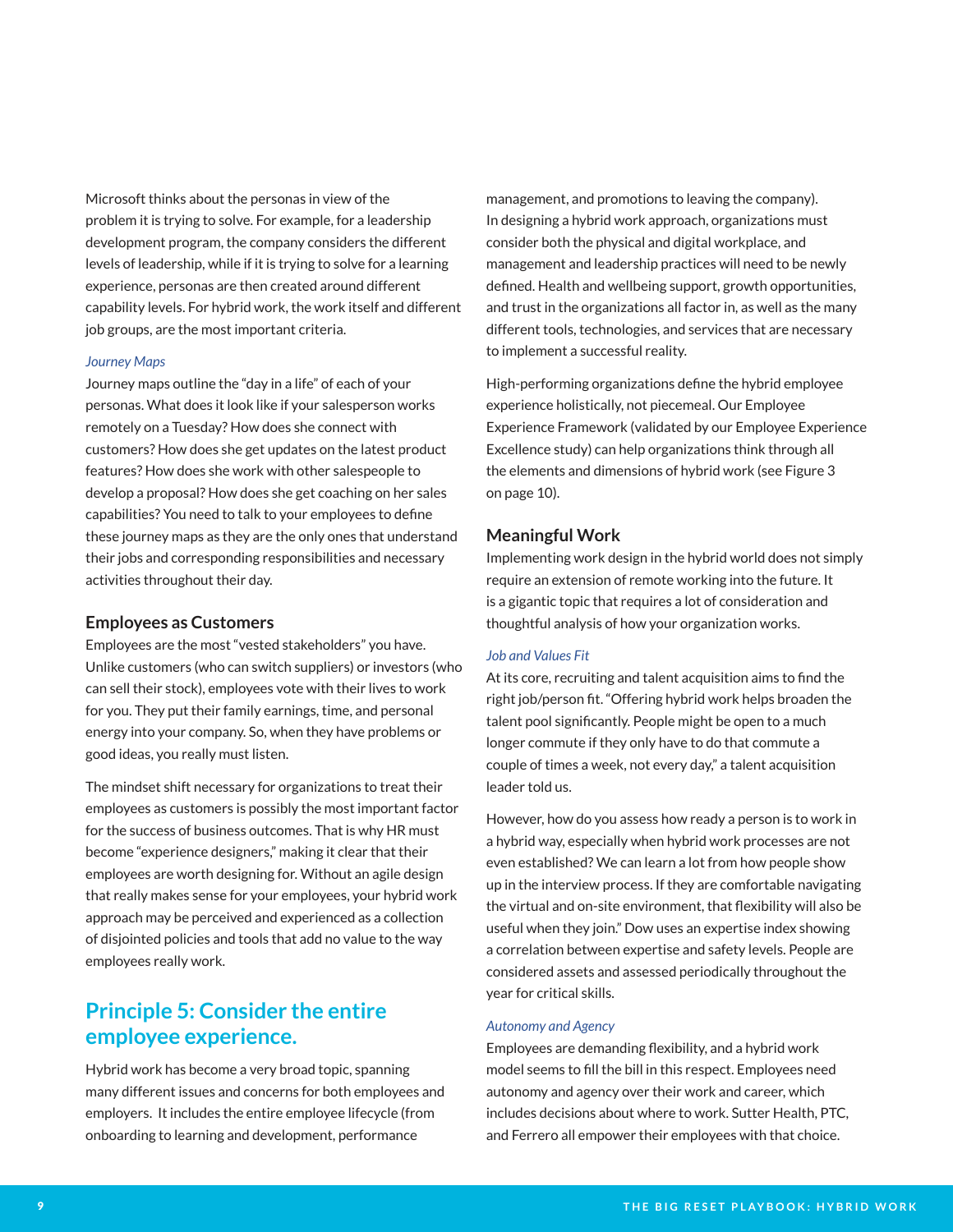#### Figure 3: The Irresistible Organization (Employee Experience Framework)

|                                         | <b>TO!</b>                                    |                                                                  | 迅                                                              |                                            |                                                          |  |  |
|-----------------------------------------|-----------------------------------------------|------------------------------------------------------------------|----------------------------------------------------------------|--------------------------------------------|----------------------------------------------------------|--|--|
| <b>Meaningful</b><br><b>Work</b>        | <b>Strong</b><br><b>Management</b>            | <b>Positive</b><br><b>Workplace</b>                              | <b>Health &amp;</b><br>Wellbeing                               | <b>Growth</b><br><b>Opportunity</b>        | <b>Trust in the</b><br><b>Organization</b>               |  |  |
| Job and values fit                      | Clear goals with stretch<br>opportunity       | Tools, processes and<br>systems to get work done<br>productively | Safety and security in all<br>aspects of work                  | Open, facilitated job and<br>role mobility | Mission and purpose<br>beyond financial goals            |  |  |
| Autonomy and agency                     | Regular coaching and<br>feedback              | Appreciation, recognition,<br>and rewards                        | Personal fitness, health,<br>and physical wellbeing<br>support | Career growth in multiple<br>paths         | Transparency,<br>empathy, and integrity of<br>leadership |  |  |
| Agile teams, supportive<br>coworkers    | A focus on management<br>development          | Flexible hours and<br>workspace                                  | Psychological and<br>emotional wellbeing and<br>support        | Many forms of learning as<br>needed        | Continuous investment in<br>people                       |  |  |
| Time to focus, innovate,<br>and recover | Transparent, simple<br>performance management | Inclusive, diverse, and<br>sense of belonging and<br>community   | Family and financial<br>support                                | A culture that supports<br>learning        | Focus on society,<br>environment, and<br>community       |  |  |
| <b>Technologies and Services</b>        |                                               |                                                                  |                                                                |                                            |                                                          |  |  |

Foundation (Security & Access) | Support Systems | Insights Apps | Talent Apps | Communication Apps | Work Tech

#### *Source: Josh Bersin Research, 2021.*

Herc Rentals expected more physical presence from their executives than from their line employees because they feel senior leaders need to be role models for their culture. But the pandemic has redefined those expectations as organizations have learned employees can be more productive if they are freed from commutes and rigid work hours and can adapt their life activities with work commitments.

"The future of work is flexibility. Look forward to continuing the conversation with all of you," said Sundar Pichai, CEO of Google and Alphabet, in a letter to employees.

#### *Agile Teams*

Much of our work is done in agile teams that quickly form and disband, focused on accomplishing specific milestones and results. For example, RELX helps new hires assimilate into teams quickly with remote onboarding and with "Tea, Toast & Teams," a weekly informal, virtual meeting hosted at the team level. Uber and PTC use network analysis insights that show connections between team members as part of their team design, informing team members how to collaborate better.

#### *Time to Focus and Innovate*

Designing hybrid work with "focus time" is especially important. This approach might replace" Zoom-Free Fridays" with "No Meeting Mondays" as the organization figures

out how to best distribute work between focused time and collaboration along with remote work and in-person meetings. Uber found that building focus time into the workday resulted in a threefold increase in productivity. Microsoft studies found similar insights.

Designing meaningful hybrid work is not a policy issue. Work design should not be tackled as a one-size-fits-all scenario. It is a highly tailored and personalized activity. Team members and team leaders can apply guidance and tools provided by the company to their implementation, and then iterate and improve.

#### **Strong Management**

Hybrid work requires a different set of manager skills and capabilities, which companies need to develop.

#### *Clear Goals*

When we all went remote in 2020, many companies focused on setting clear goals to help employees prioritize and create work-life balance. Yet, a study by Gallup shows that nearly half of the U.S. workforce starts their day without being clear on what they should accomplish.<sup>10</sup>

<sup>10</sup> www.gallup.com/workplace/341894/measure-performance-strate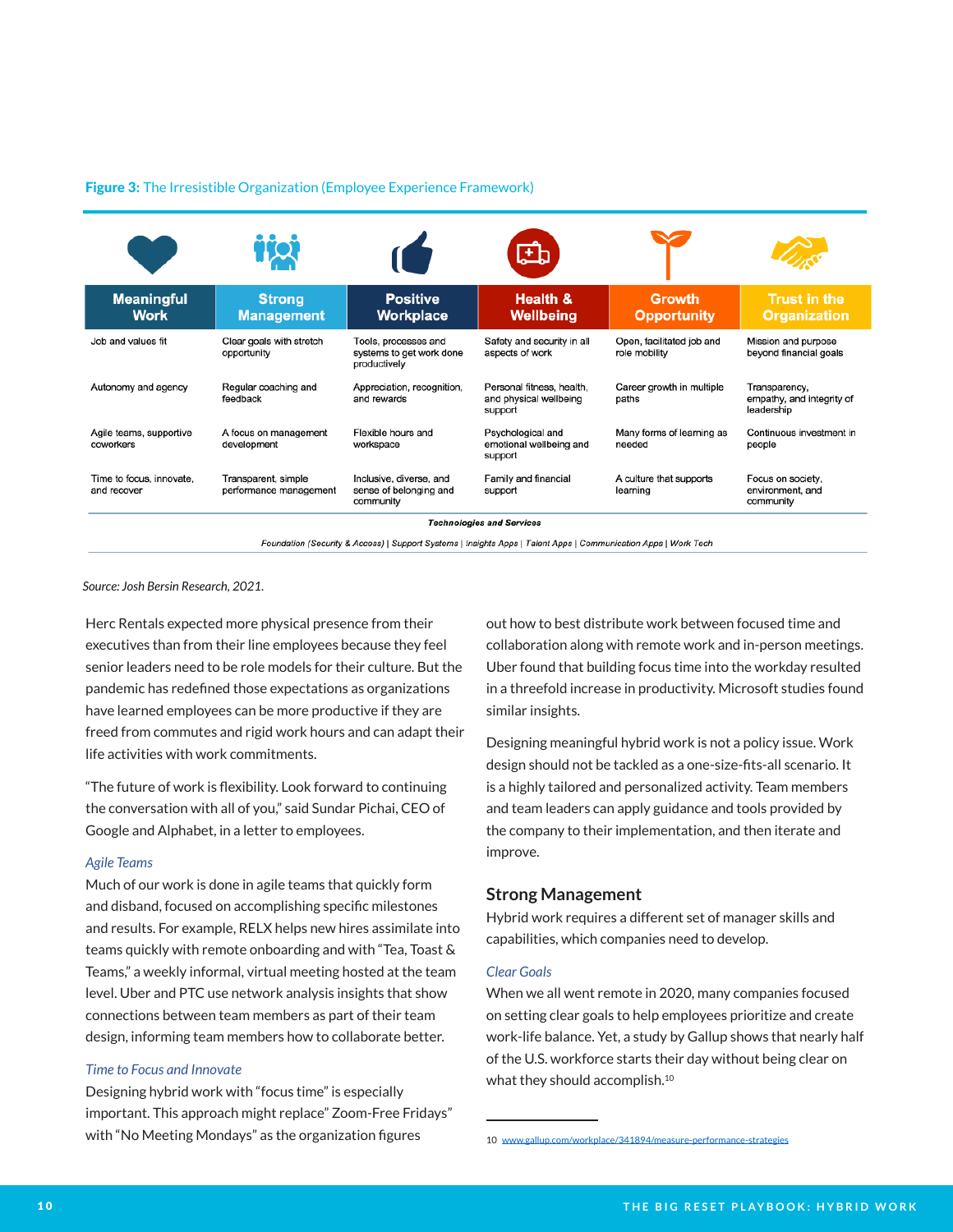Our Employee Experience Excellence study shows companies that have managers who help employees tie their work to organizational priorities are 6.2 times more likely to have high engagement and retention and are 8.2 times more likely to adapt well to change.<sup>11</sup> PTC builds a discussion about goals into their performance conversation model and helps managers intentionally plan for those in any work setting.

#### *Regular Coaching and Feedback*

Acting like a coach is the hallmark of human-centered leadership, and many companies continue to hone managers' coaching and feedback capabilities. McKesson, SAP, and PTC use Cultivate, an AI coaching tool, to nudge managers to ask more open questions and give better feedback to their team members. Autodesk uses BetterUp to give people human coaches. Sutter Health guides managers to work more empathetically as part of their new leadership behaviors. Ferrero is encouraging managers to get a coaching certification.

#### *Focus on Management Development*

Studies and real-life experience have shown managers play a pivotal role in the move to remote work, and now in transforming to hybrid work. As a result, companies are focusing more on management development. Ferrero added "managing distractions" to their list of tactical courses on remote meetings for managers as well as provided programs and resources that cover learning about trust, collaboration, and empathy in a hybrid world.

Sutter Health launched their "Practice of Leadership" portal that offers both bite-size and deep-dive learning opportunities for managers on topics like influencing from a distance, remote collaboration, reading body language virtually, and supporting team members' wellbeing. CoorsTek moved their 12-month leadership development program online, and now focuses on the mindset shift for managers to lead in a hybrid world.

#### *Transparent, Simple Performance Management*

Performance management has been a substantial area of disruption. Our Pandemic Response study shows companies who transformed their performance management practices had much higher customer satisfaction, engagement, and financial performance.12 PTC focused on an approach that highlights coaching and feedback, not ratings or competition. Autodesk now includes proximity in their diversity criteria, reviewing performance ratings, pay, and promotion for proximity bias.

Managers at all levels are critical in supporting the move to hybrid work, and companies that design for resources and tools to help employees in their new roles will be much better prepared for constantly changing realities.

#### **Positive Workplace**

This is the moment in the sun for the workplace. Uber, Sutter Health, and Google are all reimagining the physical workplace to make it more conducive to the kind of work people want to do there: collaboration, ideation, and innovation.

#### *Tools, Processes, and Systems*

Throughout the 15+ month-long practice of remote work, many of us have become proficient in using our work tools remotely. But we also need to redefine work processes to remove friction in a hybrid world. Are there enough conference rooms? How do you know where your coworkers will meet up? How do you reserve a space? New workplace management tools make this much easier. Consulting companies have used these systems for decades to facilitate "hoteling,' which is now mainstream for the hybrid workplace.

#### *Appreciation, Recognition, and Rewards*

Our Employee Experience Excellence study shows the vital importance of fair and equitable rewards and recognition. Leaders are studying how to embed a culture of appreciation into the new hybrid environment as celebrating and acknowledging performance will be critical for engagement and morale. Companies use peer recognition programs like Achievers or Reward Gateway to foster collaboration and great teamwork. A Reward Gateway study shows using peer recognition together with manager recognition increases the likelihood of high financial performance by 36%.<sup>13</sup>

<sup>11</sup> Employee Experience Excellence study, Josh Bersin Research, 2021.

<sup>12</sup> Pandemic Response/Business Resilience study, Josh Bersin Research, 2020

<sup>13</sup> <www.rewardgateway.com/pillar/definition-of-peer-recognition>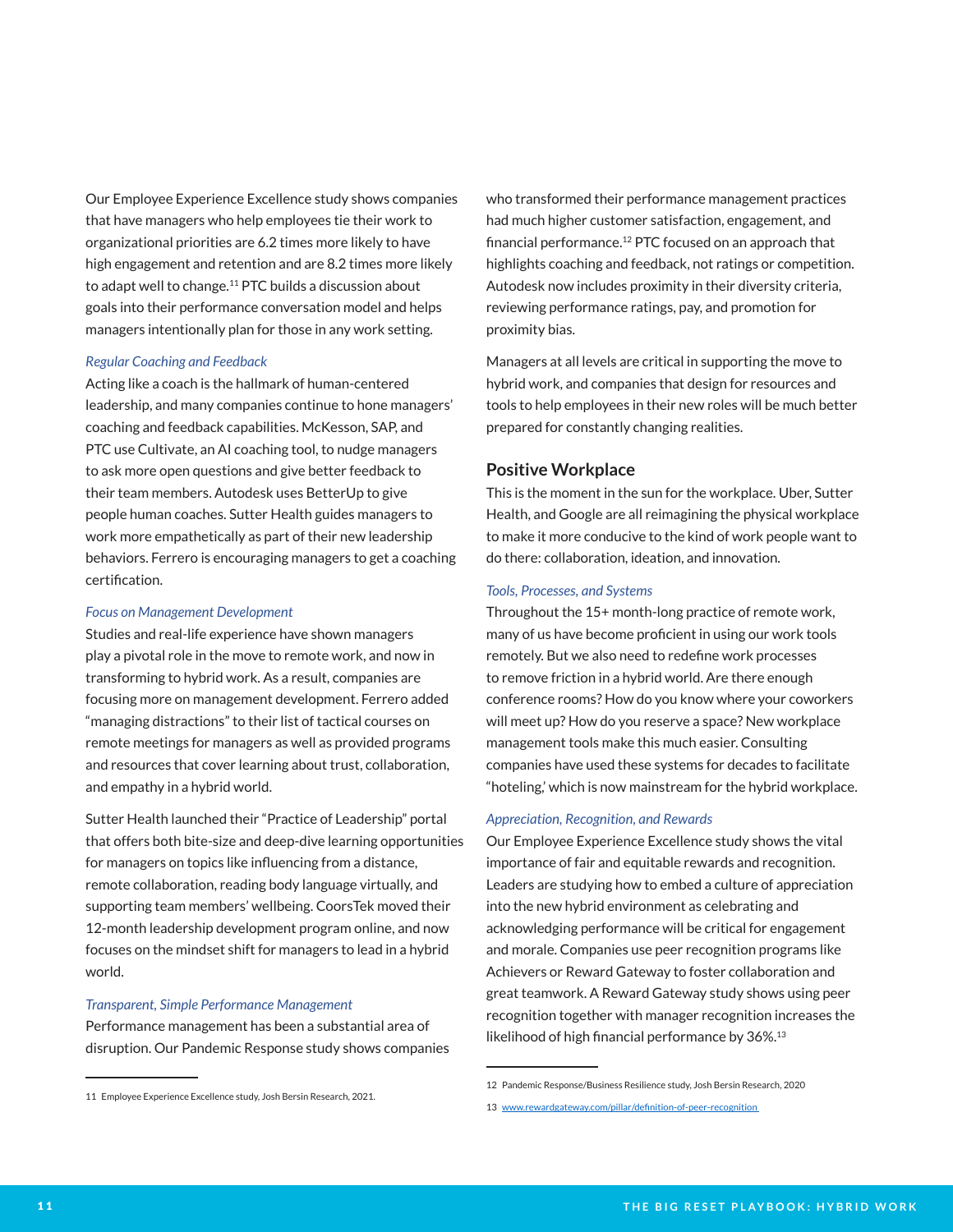#### *Flexible Hours and Workspace*

Flexible hours and workspace define hybrid work for many workers as it provides the flexibility to decide when and where to do one's best work. Over 70% of workers look for increased flexibility.14 Autodesk reimagines the workplace with two primary goals: building flexibility into its workspace and continuing to build a culture that emphasizes trust and belonging. They plan to offer three workspace options for employees: office-based, hybrid, and home-based.

Microsoft's hybrid work [playbook](https://www.microsoft.com/en-us/resilience/hybrid-work-solutions?rtc=1) spells out specific policies for hybrid work and flexible hours for managers within the company framework, and to support others, they made it "open source." Clorox thinks about "flexibility within a framework," providing guardrails, while GM just wants their people to "work appropriately." Uber and Sutter Health are redesigning their workspaces to facilitate high-value in-person interactions on office days, giving equal attention to activities for remote-only workers.

#### *Inclusive, Diverse, and Sense of Belonging and Community*

Diversity, equity, and inclusion considerations are vital to hybrid work design. While hybrid work opens the talent pool more broadly, especially if all roles can also be done remote-only, equity and inclusion need to be intentionally built in, monitored, and constantly improved. Target, Uber, and Consumer Reports now build "proximity" as another dimension of intersectionality in their analytics, and monitor pay, promotion, and development opportunities for equity.

Our DEI study shows high-performing companies use inclusion metrics and communicate them broadly to employees. Consumer Reports saw a big shift in perception of DEI from an HR program to an operational business necessity when they put DEI measures on quarterly business updates for all employees. The new human capital disclosure rules provide another opportunity to highlight a focus on inclusion of all employees regardless of work location. Read more about the real story of diversity and inclusion in our **Elevating Equity** [Study](https://joshbersin.com/dei-research-report/).

When the digital, physical, and cultural workplace is effectively designed for hybrid work, employees and teams will be much more prepared to contribute their best work for continued organizational success.

#### **Health and Wellbeing**

#### *Safety and Security*

In our Pandemic Response study, we identify a focus on holistic health and wellbeing as one of the three key dimensions of excellence. With stress and burnout at all-time highs, and the dangers of the pandemic still looming around the world, health and wellbeing in all forms must continue to be a boardroom priority.

Safety and security in all aspects of work are a given focus now. If the pandemic taught us anything, it's the importance of keeping employees safe and infection-free. S&P Global uses a workflow management system build on ServiceNow to verify all people entering a building (employees, leaders, contractors, even visitors) are symptom-free, integrating with meeting facility management systems to track contacts and notify people who may come in contact with somebody who tests positive.

Chief health officer roles emerged in many companies, sometimes even combined with DEI accountability because people's health is directly impacted by their feeling of belonging, and their mental and emotional wellbeing. For hybrid work, this means seamlessly balancing the remote work and the onsite work safety and security issues, whether that's infection protection on site or digital data security for remote work.

#### *Personal Fitness, Health, and Physical Wellbeing*

Hybrid work design also touches on our physical health and wellbeing. When their offices closed, RELX supported their workforce with nutrition, exercise, and mental health programs. Steve Jobs famously conducted walking meetings decades ago, resulting in innovative ideas and transformation. Once people are in person again, these types of meetings can spur collaboration while also helping people exercise more.

<sup>14</sup> <www.microsoft.com/en-us/worklab/work-trend-index/hybrid-work>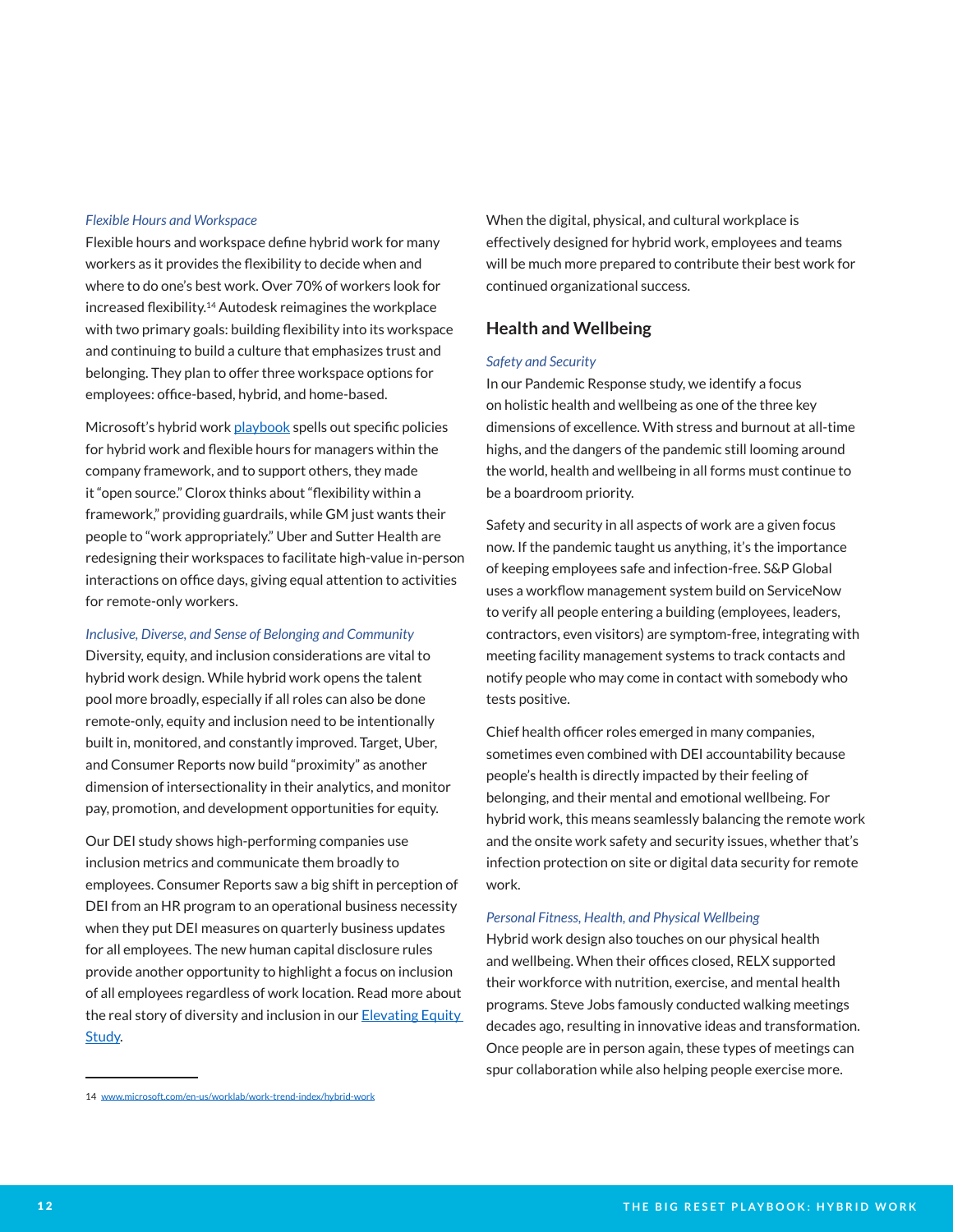Many companies give employees subsidies for gym memberships, fitness expenses, or subscriptions to walking apps, provide healthy food in meetings, and more. The head of HR at a Bay Area fintech startup told us they are now considering meal services for their employees who will be remote more because they make worse food choices, in turn causing lower productivity, higher absences, and increased healthcare costs.

#### *Psychological and Emotional Wellbeing*

With Zoom fatigue and collaboration overload weighing heavily on us, hybrid work design must focus on psychological, emotional, and mental wellbeing support. When we are burnt out, we can't listen well (and all our studies show how important that is) and can't provide great customer service. "There's been a recognition that the 'always on' of being remote has been a challenge, especially while schools were closed," said Lynne McCormick, Head of Organization Effectiveness at RELX.

Deutsche Telekom, Reliance Industries, and many others doubled down on mental health support during the pandemic. Now, in view of hybrid work design, we need to make a conscious commitment to bring forward the positives that were revealed from full-remote and build in a focus on reducing stress, helping people balance their workloads, and training managers to identify signs of burn out. Tools like Unmind, Microsoft Viva Insights, and Cultivate nudge us when we are always on and encourage us to take a step back and take a breath.

#### *Family and Financial Support*

In our Pandemic Response study, we identify that focusing on family and financial wellbeing support is one of the most impactful drivers of overall business outcomes, as well as business resilience.15 Companies around the world tell us they are helping people with caregiving commitments, organizing remote movie nights, and even pitching in to help people who need childcare. Sabre opened up their offices in Texas to employees and families without heat or power. "This would never have happened before the pandemic. It shows how empathy and caring has been elevated," said Eric Paul, VP Global Talent Management at Sabre. Hybrid work acknowledges that we don't let go of our family commitments when we "go to work," allowing people to integrate their work and life appropriately.

Health and wellbeing are now business differentiators and have crawled out of the boardroom to become a board room priority.

#### **Growth Opportunity**

Learning and growth continues to be a key driver of employee engagement and retention, and more learning will continue to be online, in fact, 70 to 90% according to some learning leaders.

#### *Open, Facilitated Job and Role Mobility*

Mobility is no longer reserved to high potentials or executives in succession management processes. A study by Eightfold shows large global companies now fill between 50 and 80% of their roles from within the organization. Not only does this increase engagement but also it is a necessity in a highly constrained talent market. Bank of America finds that the strongest predictor of customer satisfaction is employee tenure. Their academy for sales and customer support people is a highly engaging experience designed with in-person and remote learning opportunities, designed for the new hybrid world.

#### *Career Growth in Multiple Paths*

When employees have access to career growth in multiple paths, they perform better and can drive their own career forward. In a hybrid world, we need to design using a combination of in-person programs including high-value learning experiences to build power skills and remote learning for technical and functional skills. Walmart, Target, and Disney all design career pathways for their frontline workers using Guild to combine certificates, formal education, and practical application in the work setting to move people from one area to another. As a result, retention is a lot higher, and performance improves as well.

#### *Many Forms of Learning*

Learning need to be redesigned for hybrid working, and managers play a key role.

Our Pandemic Response study shows that learning in networks and community is especially important. While doing this remotely was challenging, bringing together both remote

<sup>15</sup> Pandemic Response study, Josh Bersin Research, 2020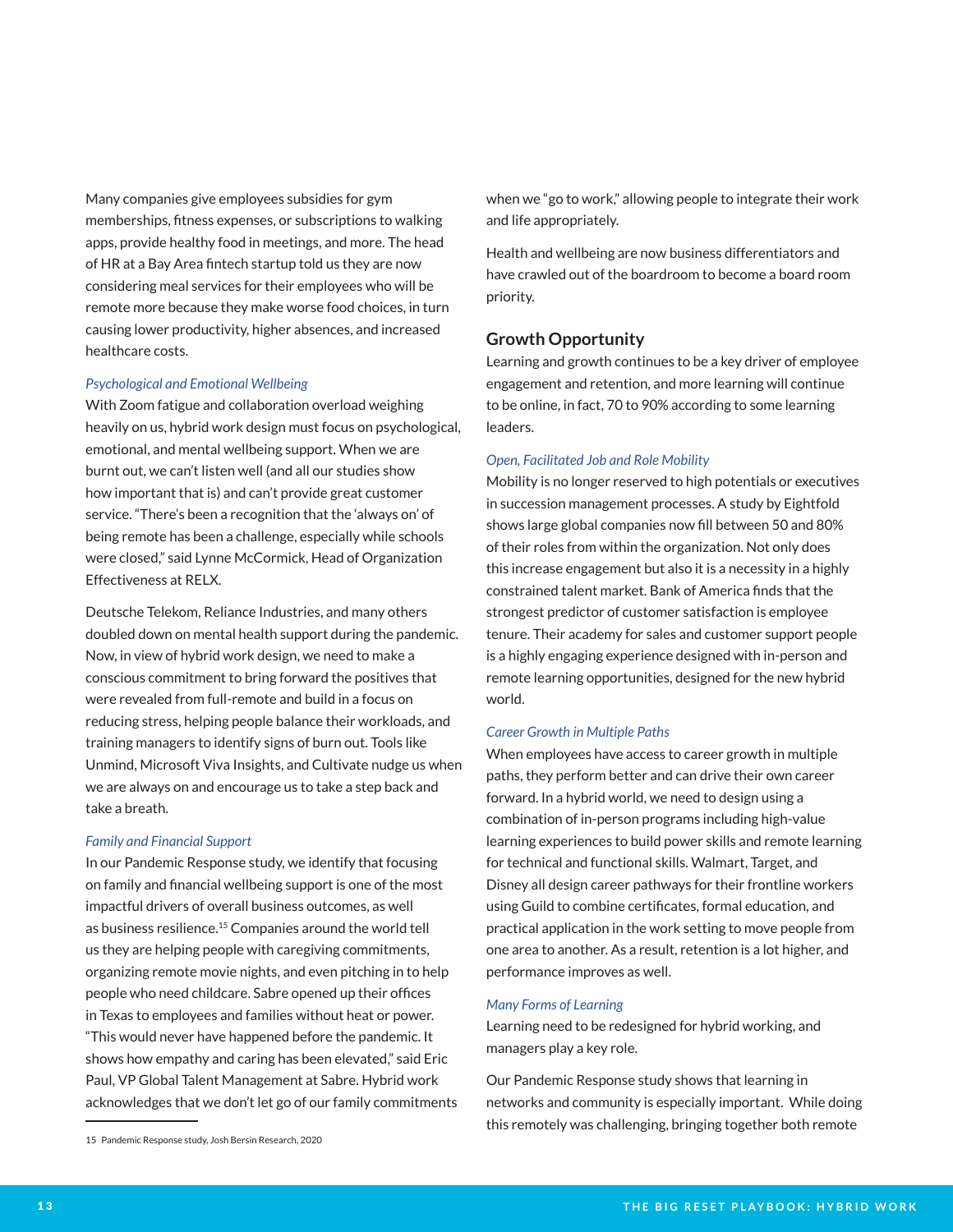and in-person seamlessly is even harder. "We want leaders and teams to be intentional about the activities that happen on days people are in the office," said Jenn Smithwood-Green, Principal Organizational Effectiveness at PTC, suggesting that certain trainings, whiteboarding sessions, activities focused on team forming and cohesiveness, or kicking off a collaborative project across teams be reserved for in-office days.

RELX employees rated virtual learning more effective than in-person, so the company plans to maintain the online format even after offices have reopened. How do you put "learning in the flow of work" when that flow might be either remote or in-person? Understanding workflows is critically important, so we can be thoughtful about incorporating learning into support systems seamlessly. Technologies like Viva Topics and microlearning nudges from companies like Mindmarker can help. Walmart has been using immersive learning (virtual and augmented reality) for years, using Strivr to train people for the vast customer support needs of Black Friday sales. For more details, read our guide on how to design immersive learning.<sup>16</sup>

#### *A Learning Culture*

A culture that supports learning is crucial for success in a hybrid world. In our Employee Experience Excellence study, we show that many companies still expect learning to be done outside work hours, adding to an already overfull workday. During the pandemic, we learned that spaced-out virtual learning sessions with built-in reinforcement works much better. Instead of returning to the old paradigm of in-person learning, we need to design programs that facilitate virtual interactions and model how hybrid work can be successful and fit employees' needs.

Companies that reward and recognize learning, including taking smart risks and learning from mistakes, will continue to be more prepared for the new hybrid reality. Sutter Health used agile principles and design thinking to develop learning programs to implement advanced care-planning discussions in a telehealth environment in just two weeks, which would have normally taken two to three months at an earlier point in time. Chris Casement, Senior Manager, Learning Innovation &

Technology Team, said, "Business is evolving so fast that the need for agility is only going to increase as we move toward a hybrid workplace." TruckStop.com uses "high tech and high touch" learning, demonstrating to employees that learning is valued from Day 1 with new hire orientation.

#### **Trust in the Organization**

According to our Employee Experience Excellence study, trust in leadership has a disproportional impact on employee engagement and other business outcomes. When people trust the company and leadership, they provide better customer support and accomplish better financial results. Everybody wins.

#### *Mission and Purpose Beyond Financial Goals*

Having an inspiring mission and vision beyond financial goals has been shown to have a big impact on employee performance, productivity, and engagement. When we know that what we do matters to others, we put in extra effort and find ways to add value to customers. In a hybrid world, companies need to double-down on that mission and vision and use it as a guidepost to define what works for the company. Autodesk's culture code emphasizes trust and belonging and makes sure that everybody is focused on their mission and vision, creating learning pathways for leaders to help them live these values.

#### *Transparency, Empathy, and Integrity of Leaders*

Companies now see transparent leadership as a bedrock of trust, and with it, the ability to listen and the vulnerability to fail—or just admit "we don't know if this is going to work" or "we didn't get it quite right the first time." The recognition that "we are all adapting as best we can" strengthened a muscle of resilience that will serve organizations into the next phase of hybrid work.

Leaders can demonstrate vulnerability and their willingness to admit mistakes and adjust course accordingly. From Microsoft's Satya Nadella to GM's Mary Barra, CEOs who talk about hybrid work as a work in progress and readily admit that nobody has yet written the book about it, and that each company needs to find their own way, inspire employee trust.

<sup>16</sup> *A Guide to Immersive Learning*, Josh Bersin Research and Strivr, June 2021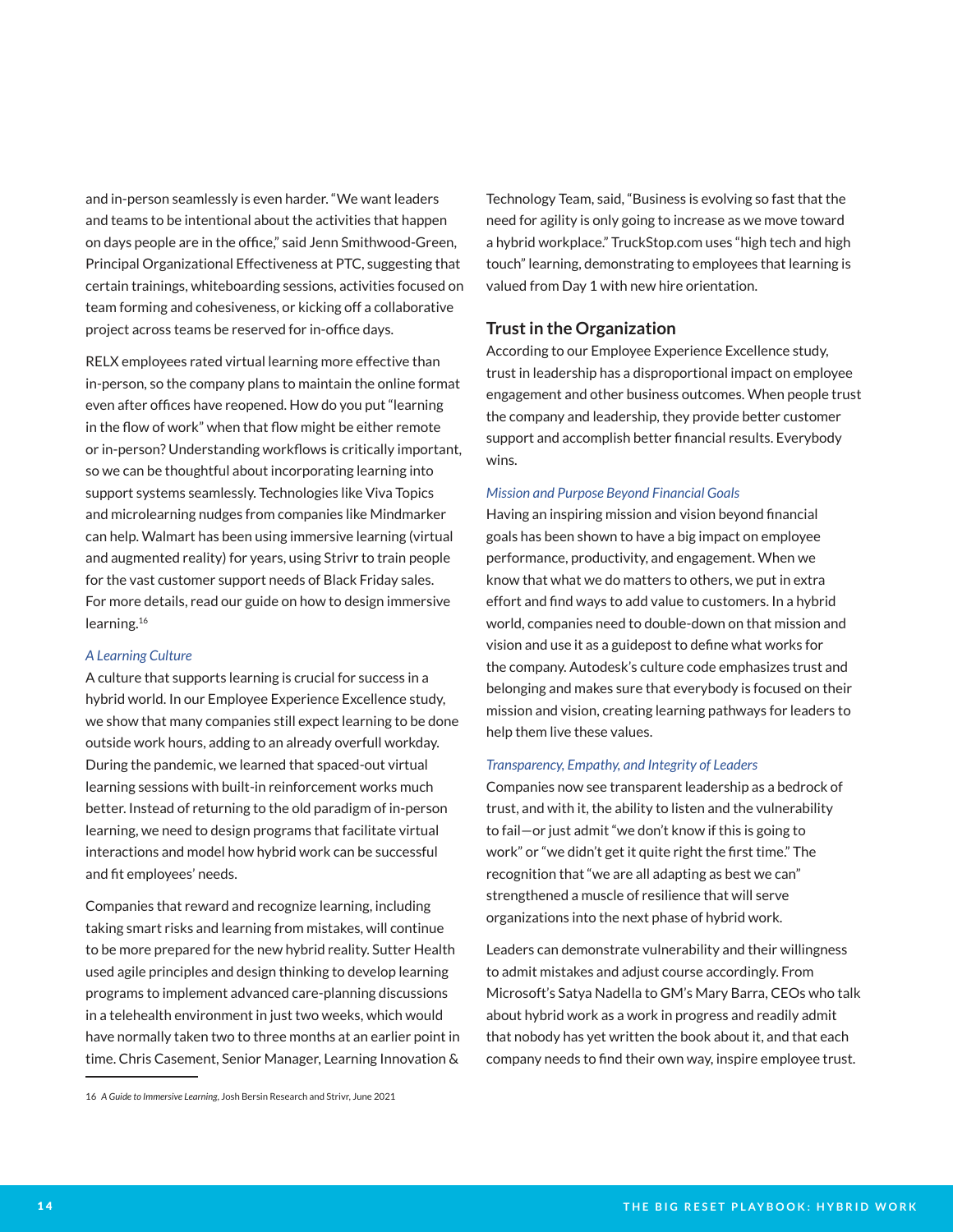#### *Continuous Investment in People*

This people-first approach treats people not as a cost factor to be controlled but as the most appreciating asset: the more you invest, the more the company gains. In hybrid work, this could mean providing new tools and technologies to support this new way of working, supporting skill-building for navigating the new reality, or doubling-down on building culture in the new environment.

Google invests heavily in redesigning the workplace, equipping offices around the world for a seamless, hybrid world and adding more office locations to ease the pressure of commutes. Sutter Health, Deutsche Telekom, and many others told us they invested in technology to enable people to work remotely in the pandemic.

Now, as we continue hybrid work, creating "technology parity," supporting employees to have a great experience, regardless of their physical work location, is a basic requirement. Indeed, 48% of North American organizations are investing in peripheral devices like headsets and video cameras, and 96% are investing in team collaboration solutions, 95% in management and security of endpoint devices, 90% in videoconferencing solutions, 39% in device upgrades, and 32% in mobile connectivity.<sup>17</sup>

Beyond technology investments, companies that also pay attention to amplifying the culture in hybrid work and helping employees and leaders develop the skills to navigate this new world will be much better prepared.

#### *Focus on Society, Environment, and Community*

Providing people with a safe place to work together in-person while also giving them flexibility can pay off for society overall. A study by Lucidspark shows one in five workers had broken their company policy to work together in person during the pandemic, and these policies have been put in place to protect workers and their families and friends from infections.<sup>18</sup>

The environmental benefits from hybrid work, too, because workers can decide when to come to the office, can carpool more effectively, and work remotely if traffic is bad, for example. Some companies also rethink their real estate footprint, and instead of occupying few massive buildings with a majority of their people commuting up to an hour or more,

they are now investing in smaller satellite offices all designed for collaboration. Less commute miles mean less pollution. And expanding opportunities in communities that might not otherwise have access to great jobs will decrease wealth disparities over time. For example, Humana, headquartered in Louisville, Kentucky, not a top destination for top talent, has been able to attract and retain leaders and top talent by offering a remote work model.

#### **Technology and Services**

The pandemic has put workforce technologies front and center of attention, not just for the IT department but also the entire C-suite. While the prepandemic world allowed leaders to avoid using any of the technologies their workers used daily (some were known for having an executive assistant print out emails, so they didn't have to read them on their computer), now everybody from the summer intern to the CEO had to learn to use video conferences, remote collaboration tools, and other work systems without any in-person help.

#### *Security and Access*

Foundational to all technology investments are security and access. With so much data now in the Cloud, the office shredder is no longer enough to keep your data safe and secure. About 64% of IT leaders prioritize security features when selecting new work management tools.<sup>19</sup>

#### *Communication Platforms*

Communication platforms like portals from companies like Microsoft Viva and Dynamic Signal help people get messages out to people in real time, in whatever format in which they engage. These new communication tools are much more than simple, one-way portals. Instead, they include two-way communication features and engaging videos and podcasts to make the content more useful. In the hybrid world, these kind of tools become especially critical. For example, if your officebased people get news about the company in the elevator screen, double- up on these communication platforms for those who might not come to the building.

Hybrid work at its core is about making collaboration, both synchronous and asynchronous, effective and engaging across different work settings. Video platforms like Zoom, Microsoft Teams or Webex and communication platforms like email or

<sup>17</sup> [www.s24.q4cdn.com/511786472/files/doc\\_downloads/2021](https://s24.q4cdn.com/511786472/files/doc_downloads/2021/01/Poly-IDC_Equipping-Hybrid-Workforce-white-paper.pdf)

<sup>18</sup> <www.lucidspark.com/blog/report-collaboration-and-creativity-during-covid>

<sup>19</sup> <www.wrike.com/blog/wrike-research-technology-power-hybrid-work/>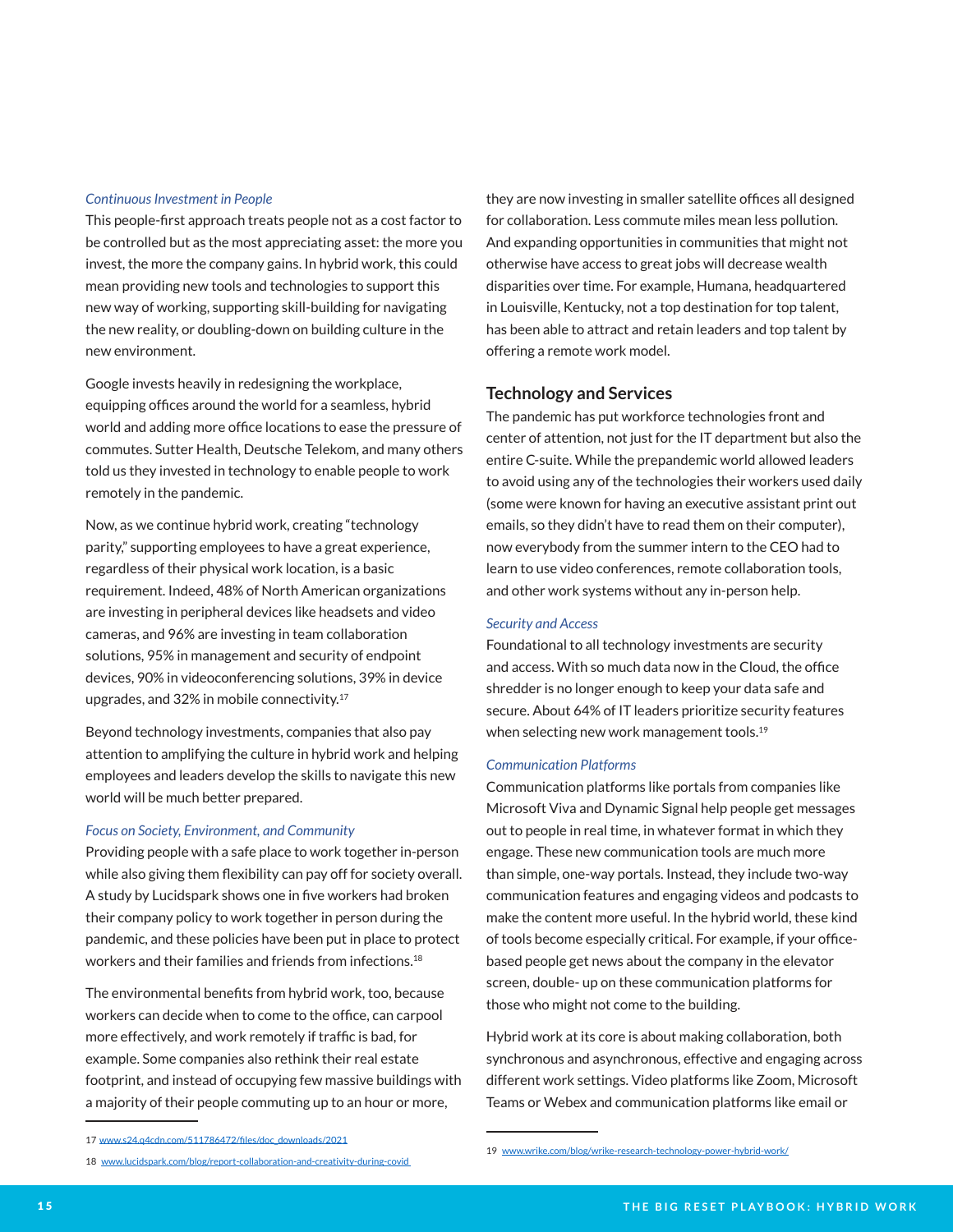chat (whether you use Microsoft, Google, or other systems), together with Slack, Microsoft Teams, or Yammer, are already a given, but now companies like Microsoft add insights to those tools to enable users to see how meeting and communication behaviors are impacting people in other time zones (e.g., a pop-up may tell a user it's after work hours for some people, suggesting postponing the email). Microsoft's Focus Time feature puts blocks of time on the calendar to enable users to focus, rather than have a meeting, and then it reports in on how the user did in keeping those times for focusing. In hybrid work, this will be especially important. For example, a team could agree on common focus times and work remotely those times.

Then there are various whiteboarding apps, asynchronous project management tools like Asana, Monday, or Wrike, and the list goes on and on. Some companies even experiment with next-generation collaboration tools like Virbela and Bramble that don't just let you see people via video but send your avatar to meet with them and experience interactions with virtual and augmented reality. Innovation in this area is impressive, and we expect more to come there.

#### *Knowledge Management*

Knowledge management, once a boring document management discipline reminiscent of online file cabinets, is now coming into the flow of work, just like learning, with Microsoft Viva Topics automatically organizing content and expertise across the organization, making it easy for employees to know who the experts are, find information, and put it to work.<sup>20</sup>

#### *People Analytics*

Then there is the enormous market of people analytics, from all the listening applications like Perceptyx, CultureAmp, Glint, Medallia, Quantum Workplace, and Peakon, as well as network analytics providers like Humanyze and Trustsphere that reveal how people work (regardless of work location). There are AI coaching apps like Cultivate that digest digital behaviors and provide tips on how to improve relationships, letting team members set preferences for when they want to be in the office, so employees can choose what collaboration days are best for the team. ONA solutions like Humanyze and TrustSphere help you see who collaborates most with whom, which in turn can help decide which teams should have the option to colocate in an office location. If you want to really understand what's going on with your people in this new hybrid world, you need to invest in a solid people analytics tech infrastructure and organizational capability.

#### *Learning Technologies*

Many learning technologies, from your LMS over LXPs to learning content providers and even AI tools, form an entire learning tech infrastructure, and all of them are geared toward hybrid learning because they capture both digital and in-person learning. For effective hybrid learning to become a reality, it needs to be curated for your people, so they don't need to figure out what learning to do in which format.

#### *Work-Tech Infrastructure*

The work tech infrastructure for your hybrid work design is a big and complex topic, and you need to collaborate across IT, HR, and other groups to make it a successful reality, while at the same time listening to your employees to understand their needs and requirements. Walmart now plans to give each employee a smartphone, a huge investment with close to a million devices because their work tech needs to work anywhere, anytime. Whether it is a project management tool like Wrike or Monday, a sales management tool like Salesforce or Hubspot, or a spreadsheet solution from Microsoft or Google, they all need to work wherever the employee may be.

### **Principle 6: Iterate and continuously improve.**

The world of hybrid work feels like an uncertain future. And after more than a year of what seemed to be a never-ending cycle of change in the ways and places we get work done, it is difficult to estimate the permanence of this next phase. To succeed, leaders must be prepared to experiment thoughtfully and safely to implement hybrid. Tim Ryan, U.S. Chairman of PwC, puts it this way: "We'll make a lot of little mistakes, I can promise you that."<sup>21</sup>

Rapid iteration and continuous improvement will be crucial for success. Companies cannot afford to wait or get stuck in

<sup>20</sup> <www.microsoft.com/en-us/microsoft-viva/topics/overview>

<sup>21</sup> [www.wsj.com/articles/if-you-thought-working-from-home-was-messy](www.wsj.com/articles/if-you-thought-working-from-home-was-messy-here-comes-hybrid-work-11621935000)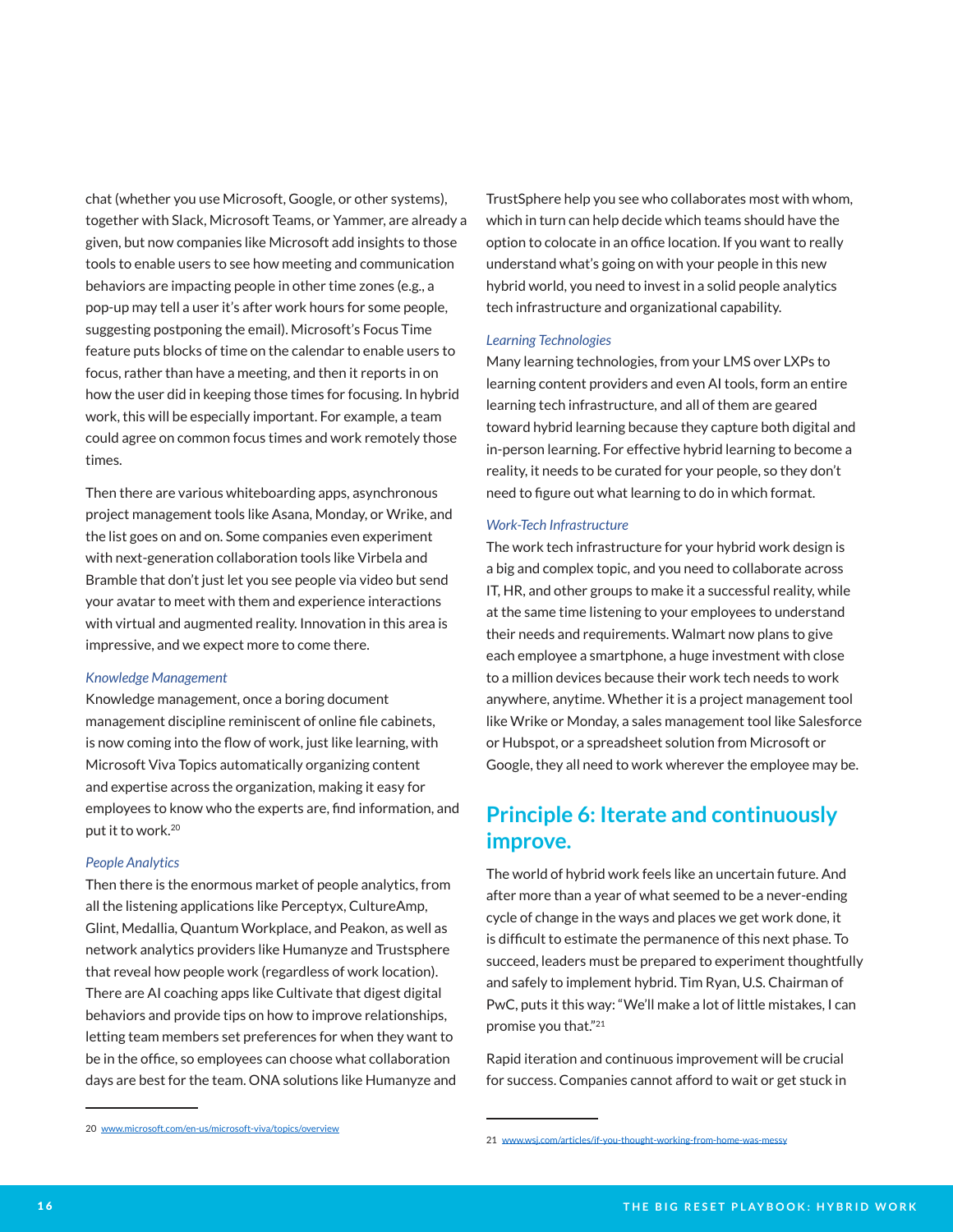an endless pursuit of perfection. Instead, we must adopt agile techniques such as cocreation, rapid deployment of flexible solutions, and sensing and responding quickly to change.

As said earlier, listening came up as the most important and impactful of all practices we studied during the pandemic. Listening helps with productivity, inclusion, diversity, and employee retention, which are all critical to the hybrid work model.

At Ferrero, for example, they have adjusted their approaches regularly as they continued to listen and learn. Office employees began working in week-long shifts, with the workforce divided into thirds to adhere to safety protocols. When the second wave hit, the company retuned their strategy based on employee feedback and engagement metrics. Today, Ferrero has made on-site work voluntary but will continue to monitor and measure the voice of their employees to change again as needed.

#### **Reinventing Worksites and Offices**

Before the pandemic hit, many organizations viewed the office as the place to get work done. Now, after a year of remote work, companies are shifting their perspective. Office spaces that sat unused for months are being reimagined with flexible, adaptable collaboration spaces that are considered as places to connect, share knowledge, and innovate together.

Steelcase, an office furniture design company, suggests leaders explore small ways to make changes in worksites that generate safe, social energy. According to their research, over half of global businesses plan to pilot new spaces in their offices this year. The designers say that looking at a company's café is a great place to start, to create a small social hub. The Learning and Innovation Center in Grand Rapids is doing just this, experimenting with flexible furniture elements that can be easily redeployed as the hybrid work experience evolves.

#### **The Role of Managers and Leaders in Implementing Hybrid Work**

As hybrid work is shaped and reshaped in companies, midline managers will play a pivotal role in communicating and sustaining the newest practices to frontline employees. Managers will need a new set of skills and capabilities in

the hybrid workplace. Farsighted companies are focusing on upskilling and coaching middle managers on how to be human-centered leaders who can effectively lead teams in and out of worksites.

At Sutter Health, for example, a direct request from a manager on how to effectively lead his team virtually brought this requirement into sharp relief. The senior manager of their learning team shared, "We understood we would have to build managers' skills to successfully lead in new work environments." The company built a comprehensive learning portal to offer their people managers multiple channels and formats to strengthen their skills in areas like influencing from a distance, remote collaboration, and reading body language virtually.

There are several ways that managers will need to think differently in the hybrid world. Managers will need to completely rethink how they communicate with hybrid teams. This means going deeper than ever before, communicating on different channels, and listening actively to every person. Companies can help enable this deeper communication with the right tools and technologies that connect remote and on-site workers, like Slack, MS Teams, Google Workplace, and Zoom.

#### **Creating Fairness**

Managers also need to create fairness so all team members can contribute equally, regardless of location. A recent article in *Harvard Business Review*<sup>22</sup> looks at two dimensions that managers must be aware of: *hybrid positioning* and hybrid competence. Hybrid positioning is defined by the authors as the location where an employee is at any given time, and how that impacts their influence and access among peers and with their manager.

On the flipside, *hybrid competence* refers to the unique differences of our team members. "Not all individuals are equally skilled at operating in a hybrid environment." The authors go on to note that hybrid work requires employees to navigate seamlessly between what may be extremely different work environments to be successful.

22 <www.hbr.org/2021/02/making-the-hybrid-workplace-fair>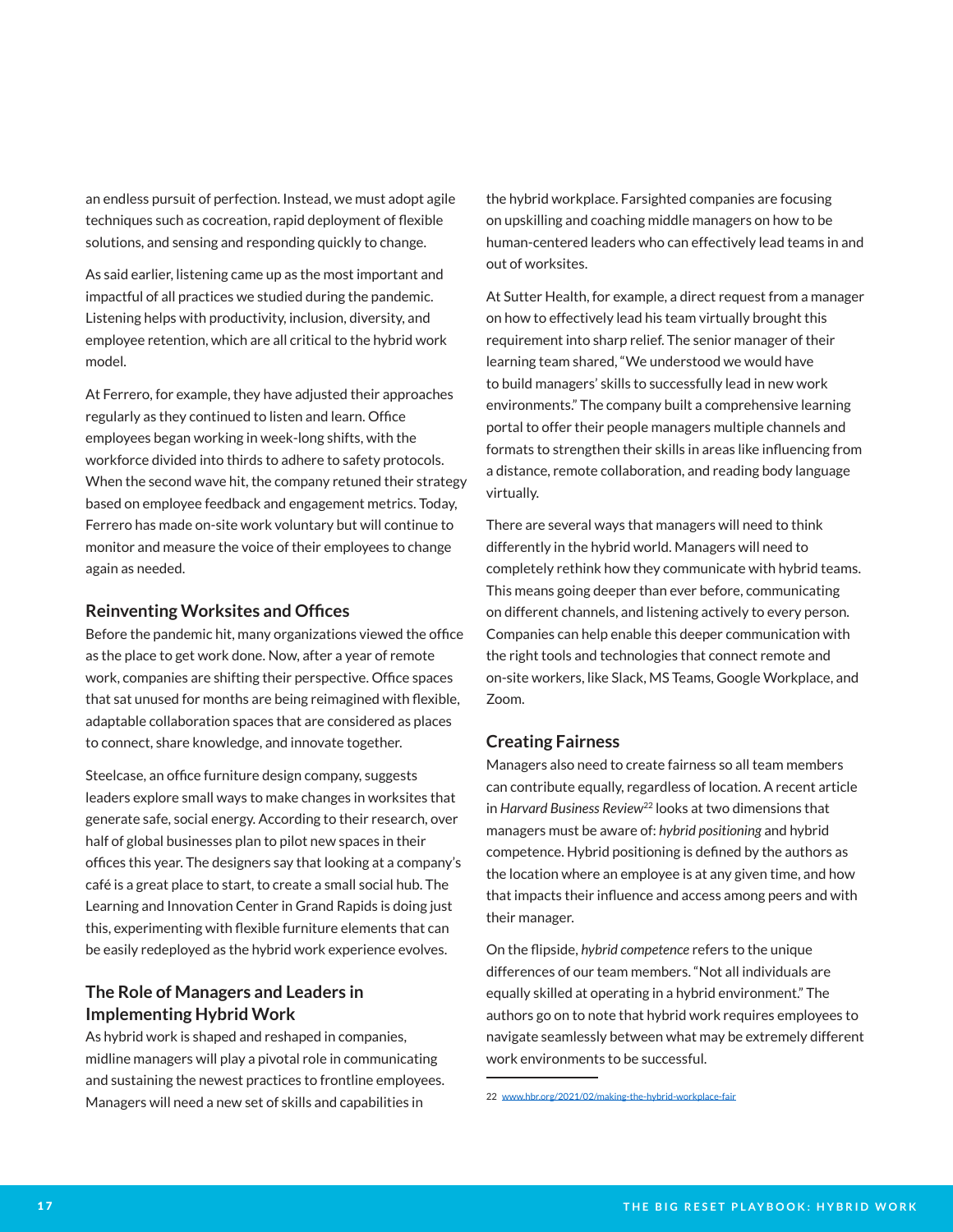#### **Psychological and Physical Wellbeing**

We know educating managers in new ways of working and leading will not be enough. Companies must also take care of their managers' psychological and physical wellbeing. As we discussed in our last Big Reset report, human-centered leaders need to understand and care for their own health so they can then care for their teams.

As an example, Zebra Technologies created a program with their EAP provider to help managers recognize symptoms of burnout in themselves and their direct reports. Wave Financial is continuing to invest in manager mental health supports. And at Sabre, multiple leadership programs created quickly during the pandemic have evolved into a powerful peer coaching forum for managers around the globe.

#### **Company Culture**

As employees continue to express varying levels of fatigue and fear, implementing hybrid work will also force us to talk about company culture. This is because there is no "management by walking around" anymore. Culture is created through work practices, management behaviors, reward systems, and how much flexibility you provide.

But there is more work to be done here. Indeed, according to new research by IBM, one in five employees say their employer has not actively engaged with them to communicate or discuss options regarding their return to the workplace. And more than half believe their employer is more concerned about the company's public image than employee wellbeing when making decisions about reopening.<sup>23</sup>

It will be up to leaders to acknowledge and address the needs of the workforce. One CHRO we spoke to put it this way, "This is the biggest change management challenge we've ever faced."

# **HR's Role in Hybrid Work**

HR is poised to play a heroic role when it comes to hybrid work design and implementation. As companies grapple with decisions about excess real estate and new office setups,

23 <https://www.ibm.com/thought-leadership/institute-business-value/>

workforce health and resilience, and accelerated digital and business transformation, talent leaders are essential to the conversation.

Before the pandemic hit, it was already clear that HR was ripe for reinvention. Between business model disruptions, powerful new technologies, and industry transformation, forces were pressing companies to rethink their people practices. In fact, in a study we conducted before the pandemic, nearly three quarters of HR executives agreed strongly that the function had to evolve to support their business. And we found widespread agreement about what the future of HR should look like: employee-centric design, tailored service delivery, and intentional experiences.

But getting to this vision was still happening slowly. Only 10% of global companies told us they were living the reinvention of HR in 2019, where the function performs as an agile, consulting organization with employee experience at its center.

### **Employee Experience Takes Center Stage**

Over the last year, however, the pace has changed dramatically. In our Big Reset conversations with hundreds of global HR leaders, nearly everyone has shared that the pandemic has compelled them to hasten the transformation that was already underway in the people function. One CHRO in a Canadian financial institution put it this way: "The pandemic catapulted our HR department forward ten years in twelve months."

Today, leading HR executives and their CEOs are laser-focused on employee experience, but in more holistic and strategic ways than ever before. AstraZeneca, for example, takes a three-tiered approach to designing employee experience, considering the whole employee in the context of digital, work, and culture. Unilever's experience team sees themselves as "experience makers." And at IBM, the group responsible for employee experience is a cross-functional team that also looks at customer experience and is accountable to the CEO.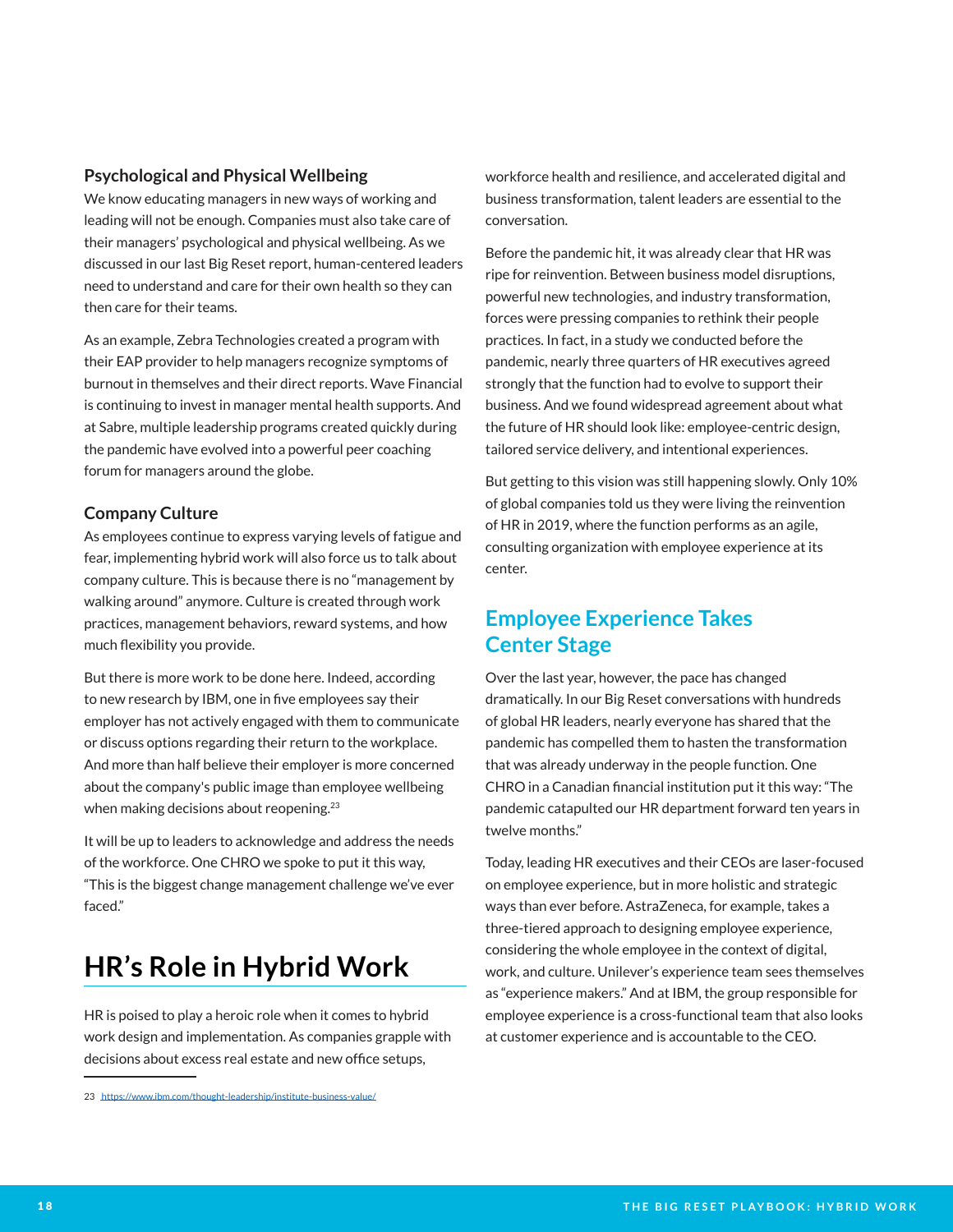### **Agility and Design Thinking**

Essential to becoming an employee-centric function is the need for agility and design thinking. HR must be able to engage differently with the workforce. Building up agile and design thinking capabilities and then applying those new skills to better understand the workforce is key.

This means considering the employee as a customer, having empathy for the employee, and not being afraid to iterate on design. Traditionally, HR has worked to perfect the solution and put it out to the organization, but HR leaders need to break down those boundaries and co-create solutions with employees.

At Deutsche Telekom, design thinking is the basis for all HR projects. According to the head of HR Development at the company, "Design thinking helps us better understand a problem and design a potential solution that is more userfriendly and user-oriented."

# **Conclusion and Next Steps**

The first half of 2021 has gotten off to an optimistic start. Vaccines are rolling out across the world, economies are rapidly reopening, and families are reconnecting with loved ones. The lessons from the 2020 have left us all with new levels of appreciation for the value of human connection, equity, and belonging in our work and personal lives. As we recover from the global pandemic, every organization is rethinking work, the way we support our people, the role of technology, and the new role of leadership.

One theme is clear from our Big Reset conversations this time around: As we step into hybrid work, we must seize this opportunity to truly design a new paradigm. Whether we are discussing the shape and feel of offices and worksites or the experiences of our employees at work and home or the new ways we serve our customers and clients, this is not a matter of going back but instead *a chance to move forward.*

HR will continue to play a giant role in shaping and supporting this new approach to work. CHROs and people leaders around the world are looking ahead to help their companies chart a path to growth in a safe and productive way and writing the book on what the future of work will look like.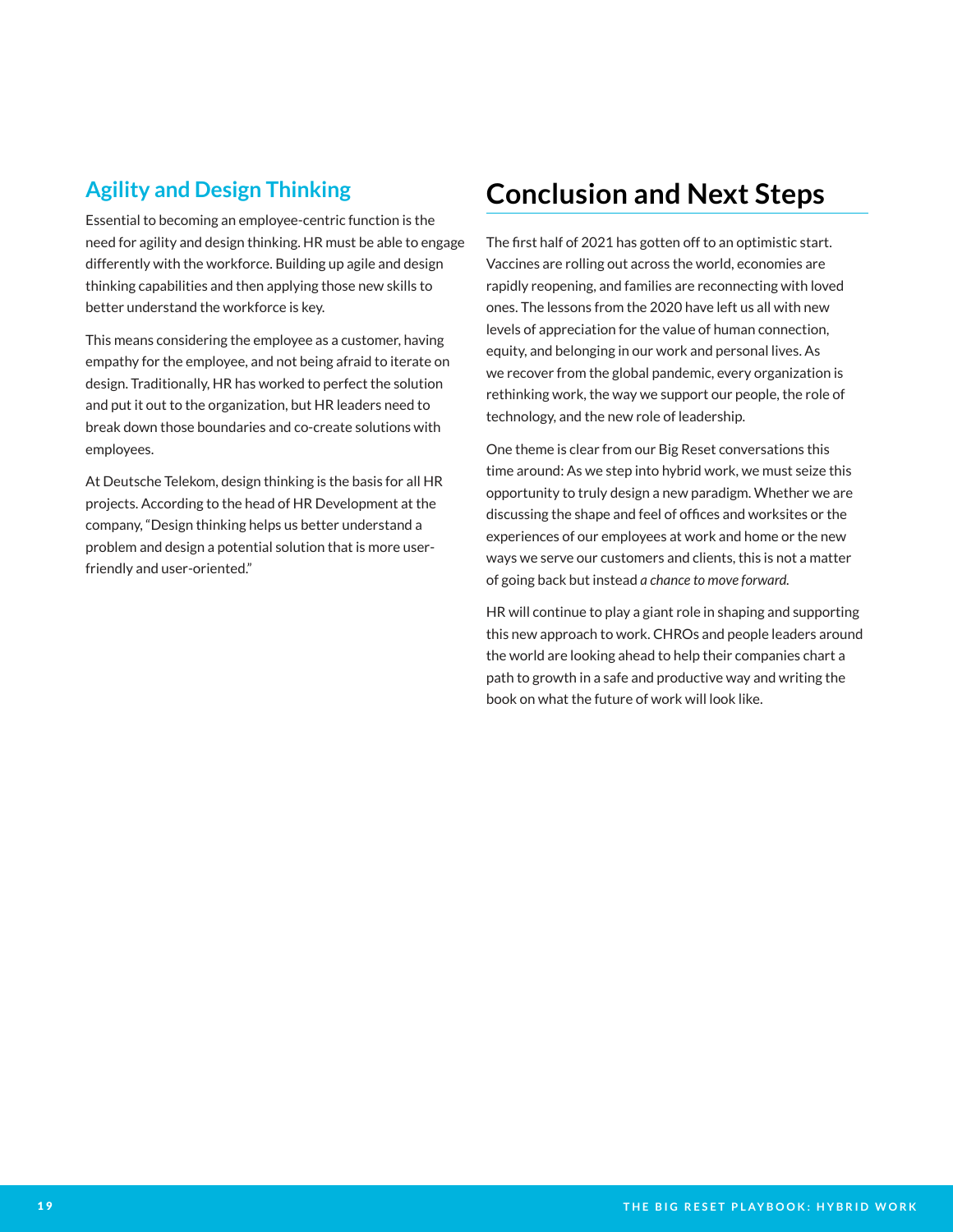# **Case in Action: Autodesk Focuses on Trust and Belonging to Prepare for Hybrid Work**

Autodesk makes software for the architecture, engineering, construction, manufacturing, media, and entertainment industries. With more than 10,000 employees around the world, the company adapted quickly to working from home.

In 2020, adaptive responses included the implementation of a new LXP and the development of learning pathways for resilience, mindfulness, and leadership. The Learning and Organizational Development (L&OD) Team was tasked with ensuring that everyone was equipped to get the most out of technology for virtual work as well as supporting managers in staying connected with employees.

The positive discoveries of the full remote work environment included upskilling in technology and communication through an equitable approach to sharing in virtual meetings, which in turn elevated more voices. In a year in which it hired 2,700 people, Autodesk was able to expand its talent pool across geographies and provide greater work-life flexibility for those with family concerns.

To support the growing workforce, L&OD quickly revamped their new employee onboarding (NEO) experience to make it global, consistent, and interactive. Emphasizing active engagement of new employees, the four-day program includes live storytelling, hands-on activities, and journey- mapping using artificial intelligence. The NEO program focuses on reinforcing Autodesk's culture code, so all new employees receive the support, resources, and information they need to feel inspired and experience a sense of belonging from the start.

As the company looks toward reopening in a hybrid environment, Autodesk is preparing in two ways: by building flexibility into its workspace and continuing to build a culture that emphasizes trust and belonging. They plan to offer three workspace options for employees: office-based, hybrid, and home-based. The goal is to reconfigure the workspaces to be more collaborative while creating a sense of belonging for all three groups.

To build belonging into the culture, Terry VanQuickenborne, Global Head of Learning and Organizational Development, is developing learning pathways for managers that emphasize trust. "They need to understand that trust is fluid, that it's a dynamic process," she said. In addition, the Culture, Diversity & Belonging Team developed a "belonging sprint" to embed inclusive leadership principles into the organization.

Autodesk has been careful to include work location in their inclusion efforts. "We want to ensure that proximity is not being equated with promotion or price," said Mike Asbery, Vice President, People Experience.

From a communications standpoint, the company is being transparent about its evolving adaption to the workplace as reopening occurs. As they plan to reopen, the Employee Experience Team is gathering employee input and feedback through pulse surveys and focus groups.

The goal is to create a consistent return-to-work experience for employees around the world and support it with a communications roadshow from senior leadership. With belonging at the center, they will be sure to carry the successes of 2020 into the new era of hybrid work.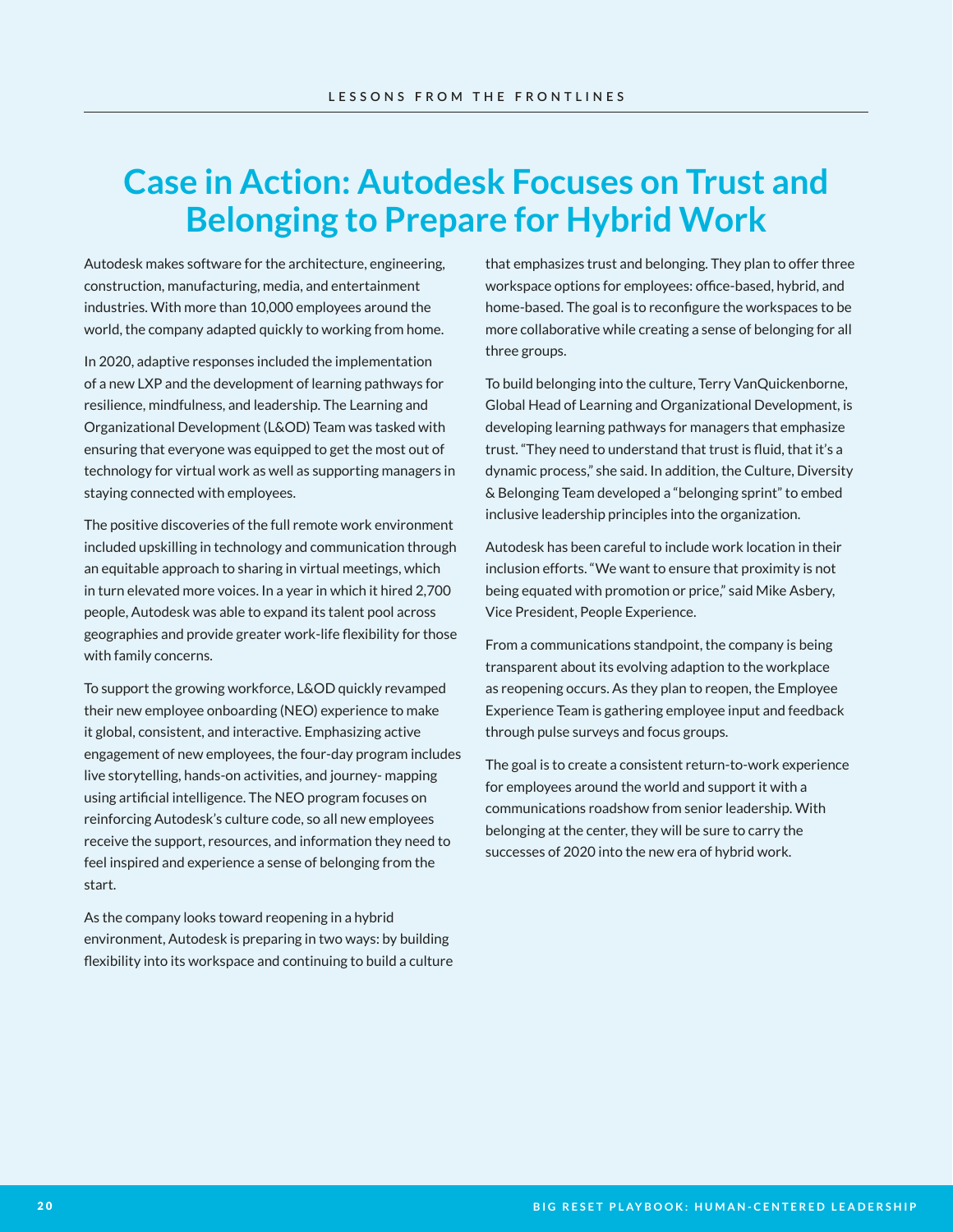# **Case in Action: RELX Drives Employee Satisfaction with Networking**

Headquartered in London, data and analytics company RELX has four business areas: Elsevier, LexisNexis Risk Solutions, LexisNexis Legal and Professional, and Reed Exhibitions. The company employs over 33,000 people across the globe, with almost half in North America.

Local regulations have guided RELX's reopening efforts across the globe, with in-person work optional as of Spring 2021 for those in areas where offices have reopened. Workspaces have been reconfigured to accommodate distancing while ensuring employees can gather safely for meetings. The company is using detailed surveys to guide its approach to hybrid work as offices fully reopen. With surprisingly high response rates, one division's employee survey covered everything from how many days a week they prefer to be in the office, what support they need for staying at home, and what support managers need for managing remotely. With those results in hand, the division will develop an equitable approach to hybrid work as 2021 progresses.

Throughout the first year of the pandemic, RELX focused on wellbeing by delivering nutrition, exercise, and mental health programs. "There's been a recognition that the 'always on' of being remote has been a challenge, especially while schools were closed," said Lynne McCormick, Head of Organization Effectiveness.

RELX's strong employee resource group (ERG) program proved to be a major support during the year of remote work, bringing inclusion and diversity (I&D) to the forefront. "The ERGs had already been active in a virtual way across the organization," said David Tempest, Head of Strategic Talent Projects. "They have been a strength in our reaction to working remotely."

In a year in which physical safety was a focus, RELX also provided training on psychological safety as part of its I&D efforts. Managers who receive the training are expected to bring it into their groups. "We want the business to own it, so that psychological safety becomes part of everything we do," said Tempest.

The learning team has embarked on a significant overhaul with the move to 100% remote learning. Initial efforts involved reconfiguring in-person training to virtual. Because learners rated the virtual and blended learning offerings as more highly effective than the prepandemic classroom training, RELX is looking at maintaining its virtual learning offering as offices reopen. But they do not want to lose the magic of the in-person setting. "We want to leverage cross-business networking opportunities as part of the virtual learning experience, in addition to providing targeted in-person programs," said McCormick. **EXERCISION FROM THE FROM TENDS FROM THE PROM TRISP**<br> **EXECTION THE THEORY CONTIFICENT CONTIFICENT CONTIFICENT CONTINUES INTO THE CONTINUES INTO THE CONTINUES INTO THE CONTINUES INTO THE CONTINUES INTO THE CONTINUES TO THE** 

To deliver more effective learning solutions that facilitate networking, Mary Glowacka, Global Lead, Digital Learning, is partnering with the business units to understand their needs and deliver solutions from the right learning technology vendors. "In this dynamic environment, we need to work closely with our vendors to optimize the solutions for our needs," she said.

Networking is a key consideration for new hires, too. With virtualized onboarding well underway, the emphasis now is on ensuring new hires make connections within the organization. A popular event piloted this year within the talent team has been "Tea, Toast & Teams," a weekly informal virtual meeting hosted at the team level.

Building connections through surveys, ERGs, wellbeing initiatives, manager training, and new learning programs have succeeded in making RELX a more networked organization, and making employees happier. In 2020, the employee net promoter score increased by 16 points. In addition, employee engagement and satisfaction scores reached all-time highs with increases of 10 points or more. The sense of trust and connectivity RELX has built while adapting to remote work in a highly disruptive year offers confidence that they will be able to adapt to the new world of hybrid work in the year ahead.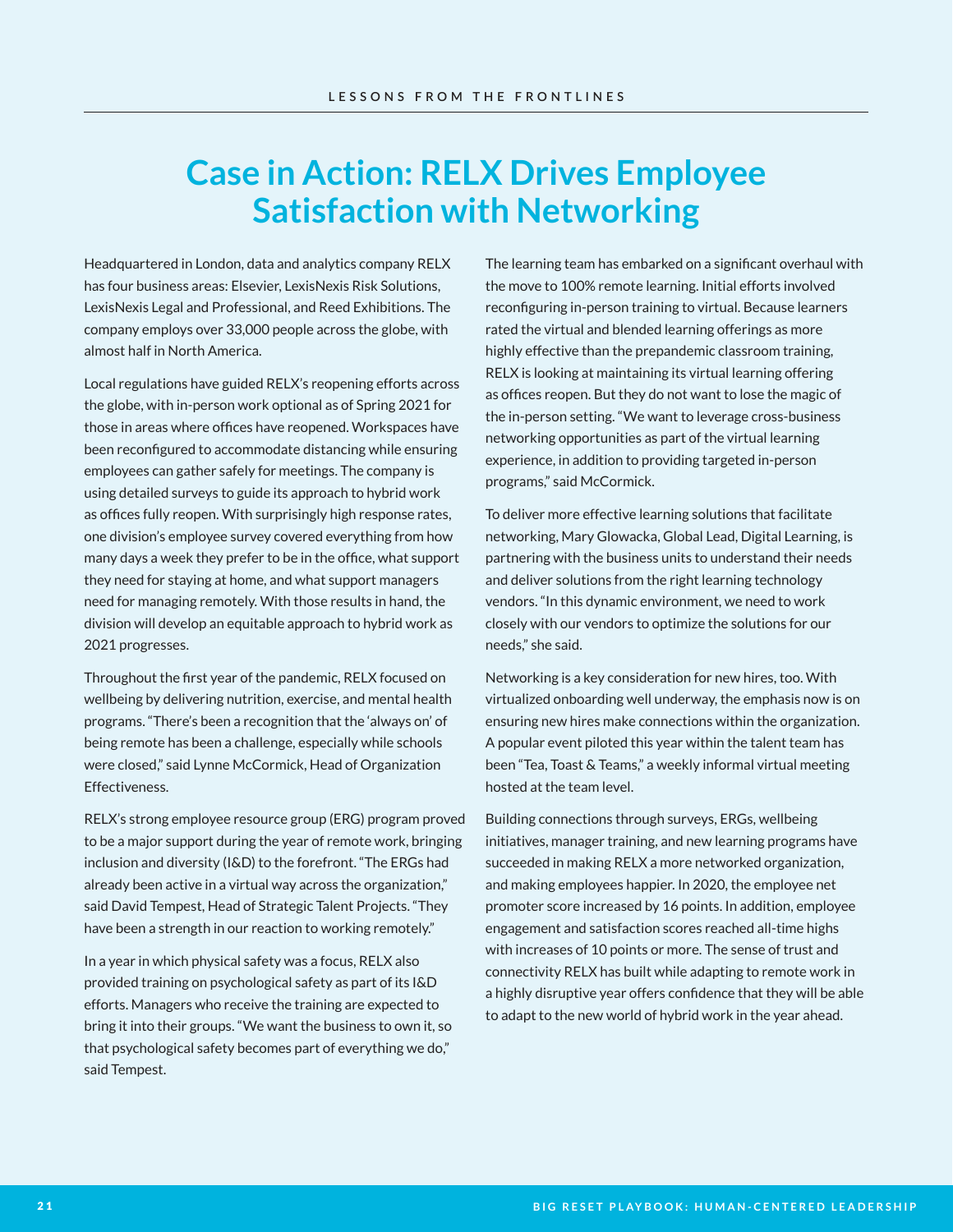# **Case in Action: Agility Within L&D Helps Sutter Health Prepare for Hybrid Work**

Sutter Health is one of the leading healthcare delivery systems in Northern California, providing care to 3 million people across 22 counties. It operates 24 hospitals and 200 clinics, with an employee population of more than 53,000.

Early in the pandemic and throughout 2020, Sutter Health focused on adapting to the clinical situations brought about by COVID-19 while ensuring both clinical staff and the newly remote administrative staff had the technology and training needed to function well in a multitude of work environments.

As a full reopening gets ever closer in tandem with California's rapid vaccine rollout, Chris Casement, Senior Manager, Learning Innovation Team, looks upon a transformed learning function at Sutter Health. Before the pandemic, Sutter Health had delivered 40% of its training virtually. Instantly, that went to 100% when the shelter-in-place orders went into effect, and Sutter Health utilizes a combination of digital technologies to deliver training.

"In the beginning, we were reacting and mainly focusing on converting courses to digital formats and providing training on how to use virtual meeting technology," Casement said. A request from a service line manager asking how to effectively lead his new virtual team brought about a shift in focus. "We understood we would have to build managers' skills to successfully lead in new work environments," Casement said.

To address this need, the learning team built a "Practice of Leadership" portal that offers both bite-size and deep-dive learning opportunities for managers on topics like influencing from a distance, remote collaboration, reading body language virtually, and supporting team members' wellbeing. As Sutter Health transitions to hybrid work for up to 10,000 employees who have that option, it will focus on ensuring that a level playing field is maintained regardless of work location.

"Leading a hybrid team presents unique leadership challenges," Casement said. "It forces learning and development leaders to reimagine what skills and capabilities look like for managers."

In addition to enhancing the curriculum for leading virtually, the learning team had to adapt to remote work as quickly as everyone else and collaborate to deliver necessary training in record time. For example, in April 2020, the learning team used agile design principles and collaborated across functions to deliver a virtual, experiential training on how to have advance care-planning conversations with patients and caregivers in a telehealth setting. A process that previously would have used in-person meetings and taken two to three months was completed remotely in just two weeks.

The success of this innovative learning approach and the team's ability to pivot rapidly on a critical business need opened doors to new partnerships. In September 2020, L&D began partnering with the DEI function to raise awareness of bias in care practices. Together, they delivered a series of virtual conversations organized by clinical specialty rather than role level. As doctors revealed their experiences with bias, they set the stage for the rest of the organization to transform. The use of technology to create safe virtual space for critical conversations, combined with training on strategies to pause and check assumptions, will help Sutter Health "reset the bar on healthcare disparities," said Casement. **ESSIONS FROM THE FRONTLINES**<br> **BIG RESET PLAYBOOK:** THE CONSULTING TRANSPORT CONSULTING TRANSPORT CONSULTING THE CONSULTING THE CONSULTING CONSULTING THE CONSULTING THE CONSULTING THE CONSULTING THE CONSULTING THE CONSULT

While the L&D team still needs to deliver onboarding, technical instruction, and compliance training, the past year has made it apparent that the learning function also has the role of building agile capabilities that become part of the culture and foster organizational success. Casement said, "Business is evolving so fast that the need for agility is only going to increase as we move toward a hybrid workplace."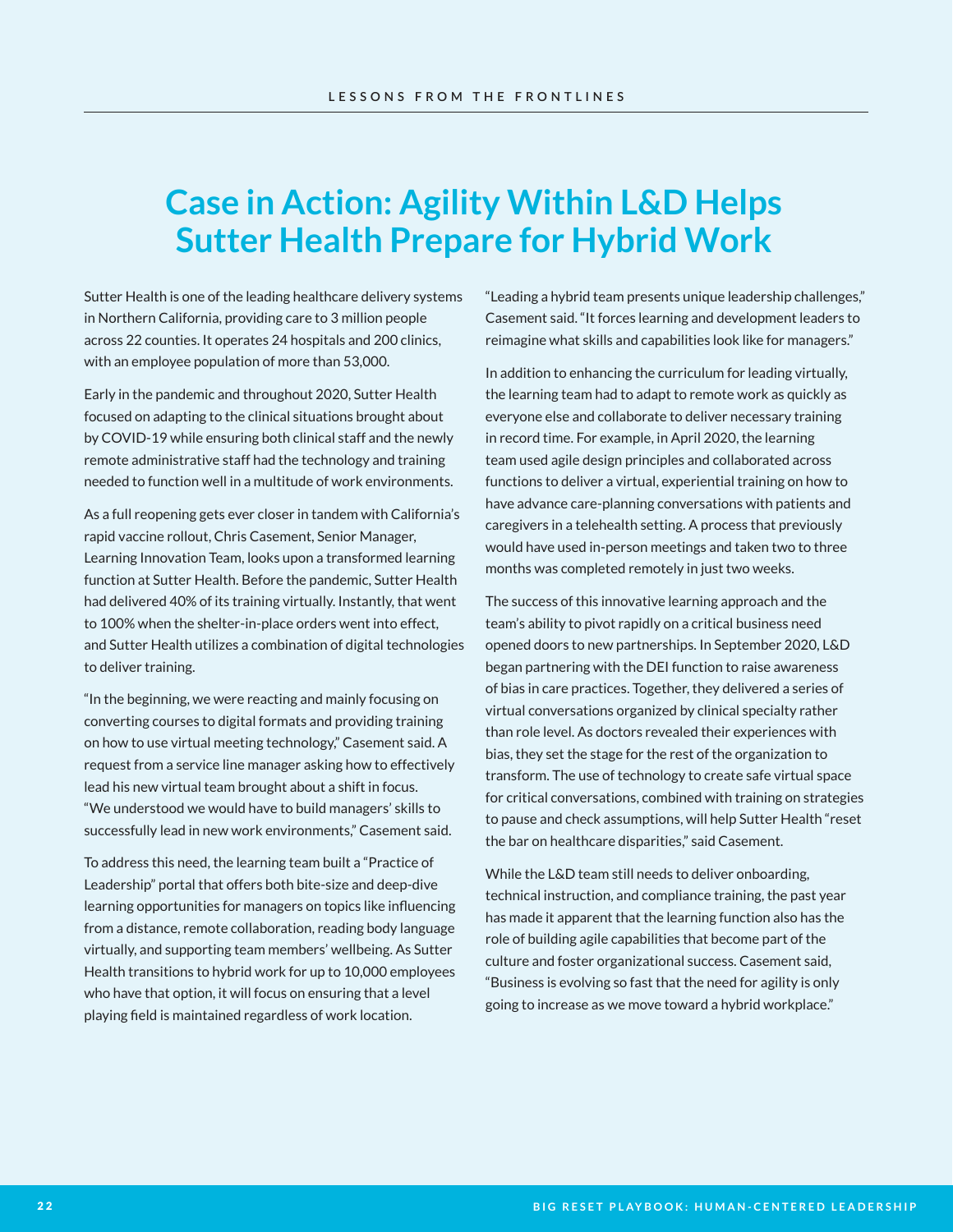# **Case in Action: Intentionality Leads PTC Toward a More Connected Hybrid Workplace**

As a leader in industrial digital transformation, PTC helps manufacturing companies improve efficiency through augmented reality, industrial IIoT, product lifecycle management, and computer-aided design (CAD) solutions. With 6,700 employees across 96 locations, PTC employees were already versed in asynchronous digital collaboration; 20% of its workforce worked remotely before the pandemic.

 Jenn Smithwood-Green, Principal, Organizational Development, described the early response to the pandemic as "back to basics." The company already had already been pursuing a more inclusive approach to collaboration and teaming. The change came in emphasis. "We began to deliberately identify and promote the leadership behaviors, qualities, and values that help us succeed in this environment."

Smithwood-Green has focused on delivering guidance to managers that helps them increase the quality of conversations with their team and individual team members. "In quality conversations, managers demonstrate empathy, take into account context, and provide personalized motivation by tying work to meaning," said Smithwood-Green. Specific tools are offered to help them connect with team members in more meaningful ways in both daily management activities and key corporate processes like performance and development.

As the company looks toward hybrid work, thoughtfulness and sentiment data gathered from the employee is guiding the approach. Because reopening regulations vary widely across locations, the Organizational Development and Learning Team is encouraging local leaders to make wise choices that reflect how their teams best work together, under a companywide approach that would have folks returning to the office two to three days a week. Leaders get to participate in forums where they can share ideas, best practices, and questions about reopening. "We want leaders and teams to be intentional about the activities that happen on days people are in the office," she said, suggesting that certain trainings, whiteboarding sessions, activities focused on team forming

and cohesiveness, or kicking off a collaborative project across teams be reserved for in-office days.

The L&D function has transformed at PTC in the last year, with a new chief learning officer and L&D staff. Building focus and timeliness (in the flow of work) into the development and roll-out of learning pathways has been key in finding the balance around the optimal delivery of on-demand, asynchronous, live, and eventually, in-person training.

Diversity, equity, and inclusion (DEI) at PTC is an essential component for driving innovation and better collaboration. In 2020, the company introduced its first chief diversity officer and began a companywide listening tour, engaging thousands of employees around the globe in conversation and ideasharing. As reopening approaches, the team is also working to ensure that employees feel a renewed sense of belonging, regardless of work location on any given day. One way inclusion is being emphasized is through leadership training in psychological safety. "We're introducing psychological safety as the foundation of high performance," said Smithwood-Green. **EXERCISION FROM THE FRONTLINES**<br> **EXERCISION ACCORDING TRIVAN CONTROVER AND CONTROVER CONDITIONS**<br> **BIGGING THE CONTROVER CONSUMER CONSUMER CONSUMER CONSUMER CONSUMING THE CROSS THE LEAD function between the conserver of** 

Intentionality is also showing up in talent acquisition with PTC's inclusive teaming approach. The company seeks to hire not just for skills and technical expertise but also for the unique qualities, diversity of experience, personal passion, and working styles that augment and elevate the existing team.

Smithwood-Green, who holds an M.A. in organizational psychology, wrote her master's thesis on meaning and purpose at work, concepts that were previously vague to many. The disruption of the past year has brought those concepts to the foreground, allowing the organization to build them intentionally as it prepares for hybrid work. "We've been able to put into practice what we already understood intuitively," she said. "We now have examples of the behaviors and actions that make us more productive and invested in the work we're doing together and looking forward to the exciting possibilities the now present future of work presents."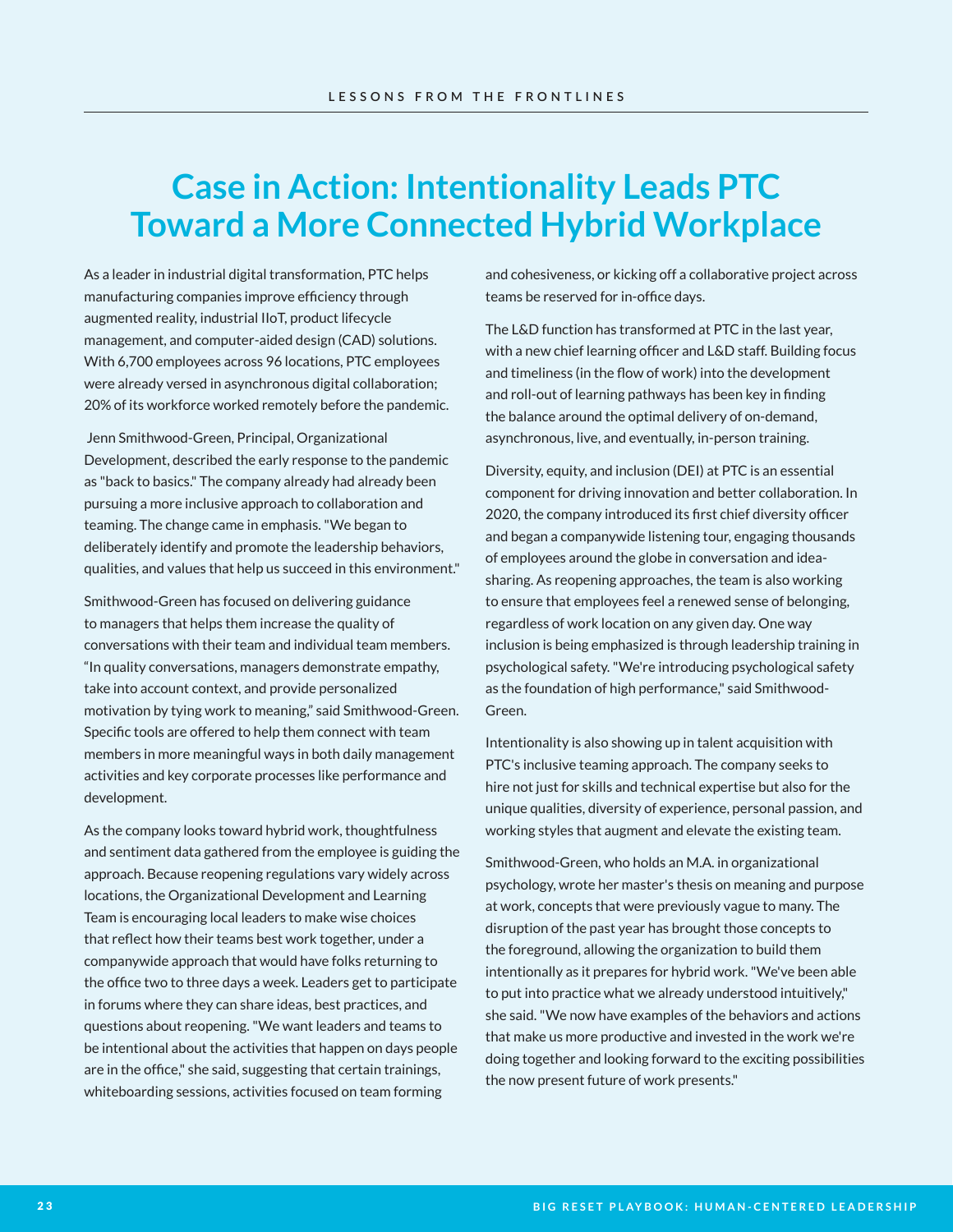# **Case in Action: Ferrero Gets Intentional About Social Connections**

The Ferrero Group oversees the Nutella, Tic Tac, Ferrero Rocher, and Kinder brands. Based in Luxembourg but with deep roots in Italy, the company employs 43,000 people worldwide. Its long-standing relationship-based culture, in which most learning and business occurred in-person, was turned on its head in early 2020 when the pandemic closed its offices in China in January, and then spread throughout Italy and the rest of the world.

Early adaptations to support learning at Ferrero included a switch to virtual instructor-led training and technology training focused on Microsoft Teams as a virtual classroom. The Teams integration with the LMS made it easy for employees to access training as needed. Use of the LMS and some of the content catalogs integrated into learning channels skyrocketed 150%. The learning team quickly deployed tactical advice and tools for using technology more effectively, running better meetings, managing workloads, staying connected while in remote, and etiquette tips for working around interruptions.

Mary Jo Anderson, Director and Head of Ferrero University, shared how the relationship-based, extended family culture at Ferrero was challenged by the impersonal, focused nature of technology. "Now we are more intentional about fostering informal connections that used to be more organic in the office and usually around coffee breaks or at lunch," she said. That includes allowing time for informal dialogue in meetings and hosting virtual social activities. "To stay true to our culture, it's essential to keep those personal connections alive for employees at every level, from service line managers to staff," said Anderson.

From May to October 2020, Ferrero was back in the office in shifts of three teams for each function. Each team was split into thirds and worked in the office one week out of every three. The company enlisted a PCR Covid-testing provider so that employees could get tested on a regular basis and added cleaning protocols. During the winter surge, offices closed again, and as of spring 2021, working in the office is voluntary. As they roll out "new ways of working" policies, Ferrero is gathering feedback through engagement surveys and an "employee cares" program supported by a new well-being initiative. **ESSIONS FROM THE FRONTLINES**<br> **BIG RESET PROP GETS INTERITIONAL CONSECT CONSECT CONSECT CONSECT CONSECT CONSECT CONSECT CONSECT CONSECT CONSECT CONSECT CONSECT CONSECT CONSECT CONSECT CONSECT CONSECT CONSECT CONSECT CONSE** 

To support managers, Ferrero University has added learning content around trust, collaboration, and empathy and is encouraging a coaching/mentoring certification. Throughout, the efforts of the DEI team have been essential in helping managers be more aware, flexible, and accommodating to the needs of employees based on the dimensions of gender, workplace culture, nationality, and generation. Overall, the efforts of the DEI team and the University Team aim to create an environment of mutual respect. Ferrero knows it is journey, not a destination.

The Ferrero University tagline, "Together We Grow," reminds employees that they can keep a sense of community through participating in its learning programs. In a year of strong business growth, employees are growing just as quickly through initiatives and interventions supported by company leadership and implemented by line managers and HR.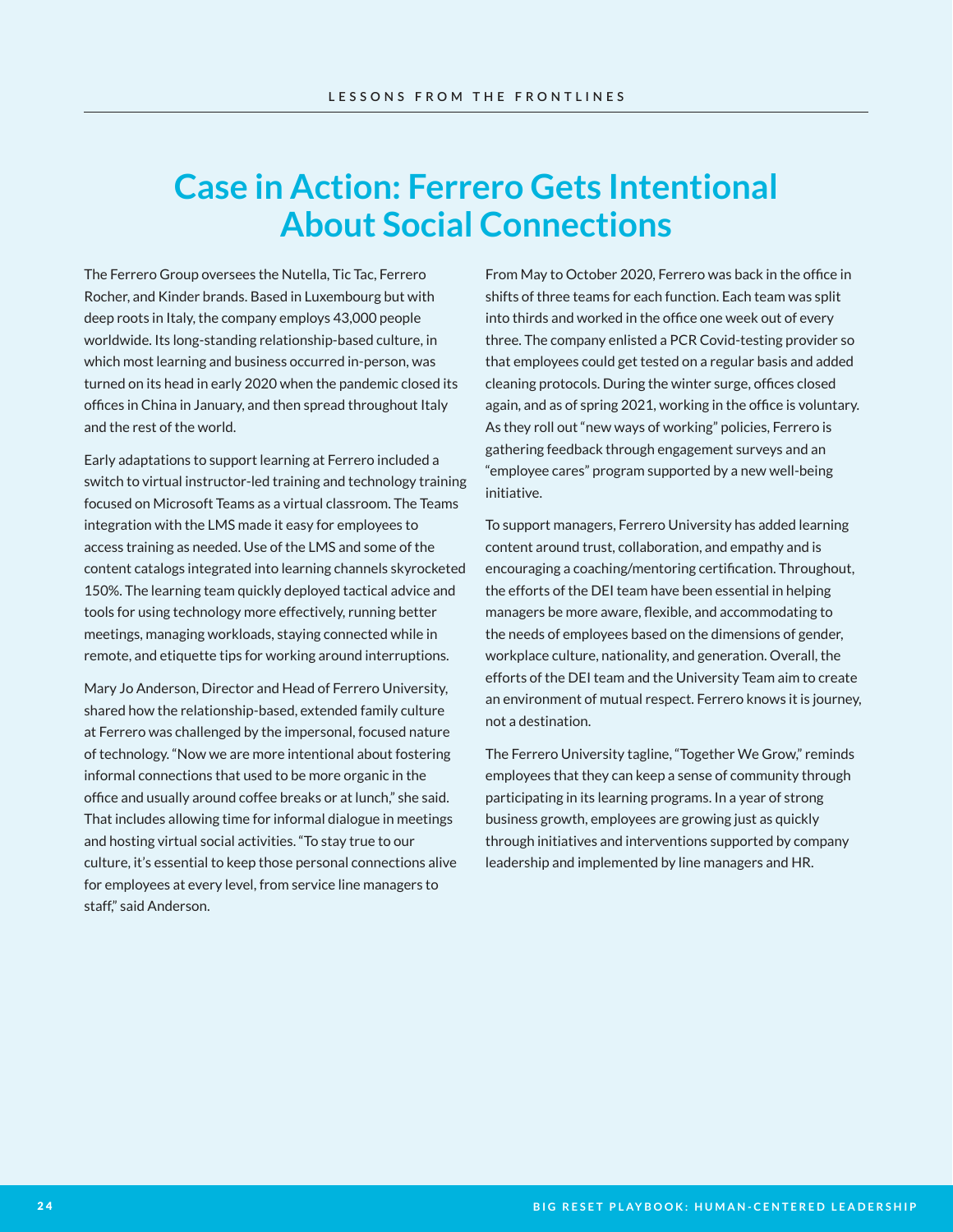# **Appendix**

#### Figure 4: Hybrid Work Checklist



*Source: Josh Bersin Research, 2021.*

### **The Big Reset Working Groups**

Started in March 2020, the Big Reset working groups have clearly transformed the way we share, ideate, and research ideas to transform for the new reality of work. Hundreds of hours of dialogue with senior leaders from across the globe and many different industries helped us understand trends and burning issues during this time. We supported leaders to share across company boundaries what works, what lessons they learned, and how to not just survive but thrive in a world of crisis.

After the first three sprints of five-week meetings in 2020 and early 2021, we continued to convene meetings with

executives and quickly realized that participant priorities and focus areas had evolved.

Therefore, for this sprint, we formed five topical working groups and people self-selected accordingly based on their interests and needs. Each group was facilitated by a senior faculty member of the Josh Bersin Academy.

The groups were arranged into five major areas.

**1. Diversity, Equity, and Inclusion:** Participants explored leading practices, ideas, and success stories associated with diversity, inclusion, belonging, and equity. This group was led by Ray Narine and Daniel Shannon.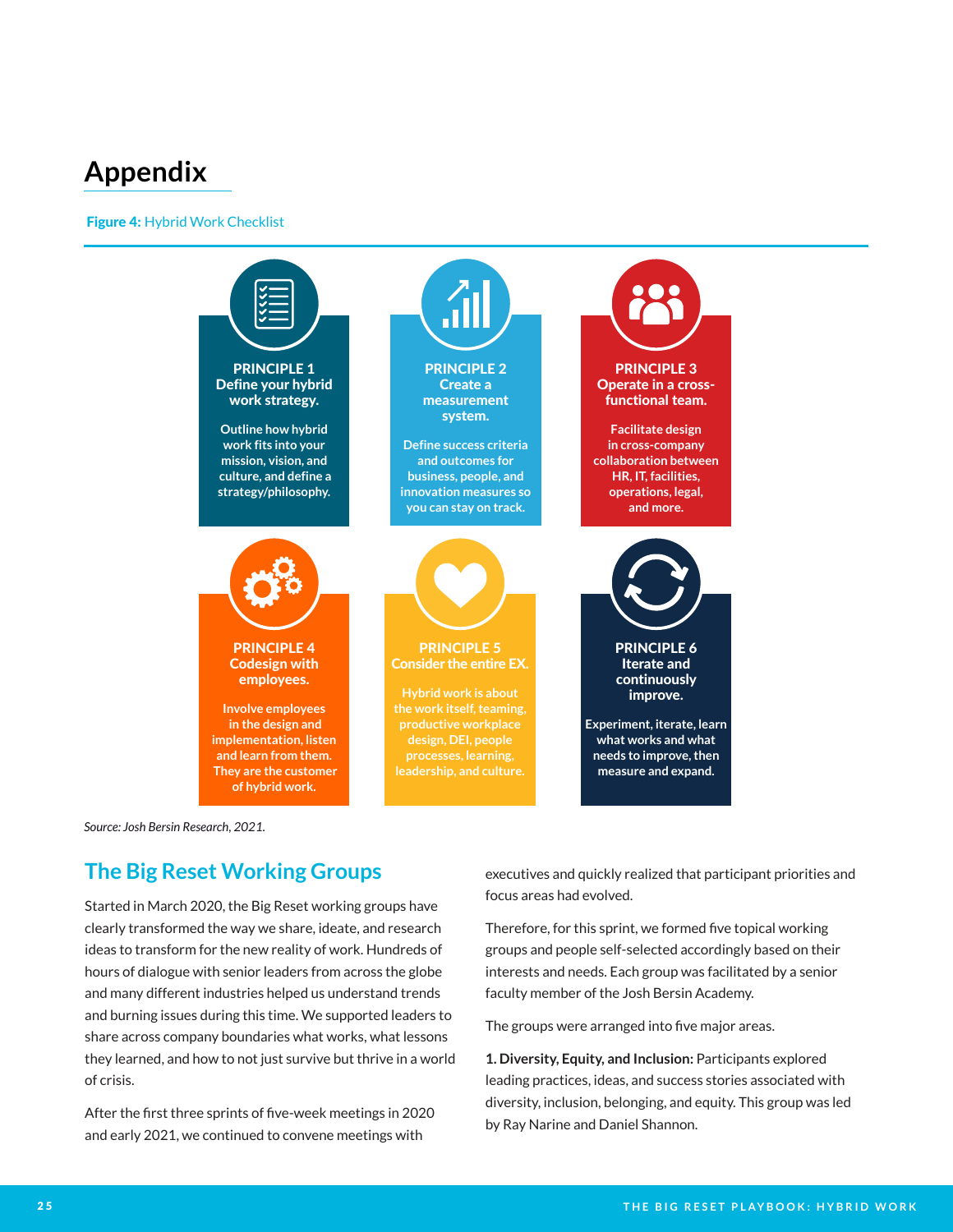**2. Safe and Productive Workplace:** This group focused on the design and use of the physical, digital, and cultural workplace, and how it is changing in the new world of work. This group was led by Nancy Vitale and Pete Sackleh.

**3. Leadership and Culture:** This group focused on the role that leadership at all levels plays in creating a new work environment, and the cultural transformation required to move into the future. This group was led by Nuno Goncalves and PV Murthy.

**4. Recruiting, Talent Mobility, and Workforce Planning:** This group focused on the new world of attracting the right talent, hiring internally and externally, facilitating talent mobility, and planning for new skills and roles. This group was led by Nazneen Razi and Linda Ho.

**5. Learning for the Future:** This group focused on ongoing issues in career development, skills and capability

development, new learning solutions, and corporate learning strategies. It was led by Bonnie Cheuk and Jill Sochor.

Throughout this report, we give detailed examples and case studies of what we discovered, which includes how companies are designing and implementing hybrid work models with philosophies, programs, policies, processes, the impact on management and teams, and the employee experience. Other findings and resources are available to Josh Bersin Company members.

The Josh Bersin Academy is a highly scalable learning and information platform for HR professionals, and we encourage you to join to get access to the full range of information we are capturing. Members will find video interviews, events, and programs on topics such as resilience, leadership, agility, and employee listening.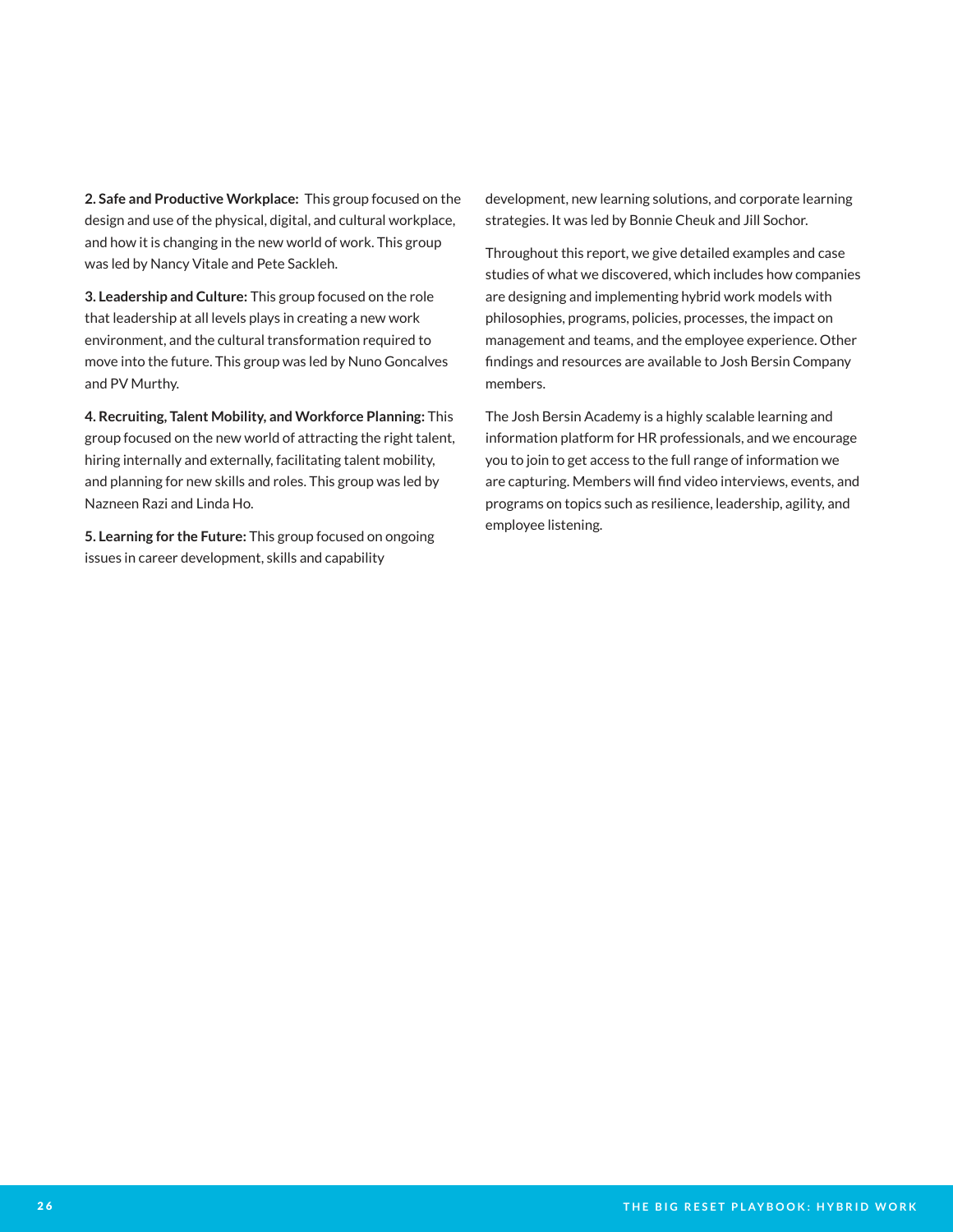### **About Josh Bersin**



*Josh Bersin is an internationally recognized analyst, educator, and thought leader focusing on the global talent market and the challenges impacting business workforces around the world. He studies the world of work, HR and leadership practices, and the broad talent technology market.* 

*He founded Bersin & Associates in 2001 to provide research and advisory services focused on corporate learning. Over the next ten years, he expanded the company's coverage to encompass HR, talent management, talent acquisition, and leadership. He sold the company to Deloitte in 2012, when it became known as Bersin™ by Deloitte. Bersin left Deloitte in June 2018.* 

*In 2019, Bersin founded the Josh Bersin Academy, the world's first global development academy for HR and talent professionals and a transformation agent for HR organizations. The Academy offers content-rich online programs, a carefully curated library of tools and resources, and a global community that helps HR and talent professionals stay current on the trends and practices needed to drive organizational success in the modern world of work.*

*Bersin is frequently featured in talent and business publications such as* Forbes, Harvard Business Review, HR Executive, FastCompany, The Wall Street Journal, *and* CLO Magazine*. He is a regular keynote speaker at industry events around the world and a popular blogger with more than 800,000 followers on LinkedIn.* 

*His education includes a BS in engineering from Cornell University, an MS in engineering from Stanford University, and an MBA from the* 

### **About Mark Spratt**



*Mark Spratt, senior vice president, advisory services, leads the Josh Bersin Academy's Big Reset initiative, created to help HR leaders address the unprecedented challenges of the coronavirus pandemic. He brings 20 years of management consulting experience to his client. In senior advisory roles at Deloitte and PwC, he worked with clients on a variety of engagements ranging from preparing workforces for the future to enterprise HR transformations to integrated learning and talent solutions.* 

*Mark has dual master degrees in public administration and social research from the University of Southern California; he also served as an adjunct lecturer for three years at USC.* 

### **About Kathi Enderes**



*Kathi is the vice president of research at the Josh Bersin Academy; she leads research for all areas of HR, learning, talent, and HR technology. Kathi has more than 20 years of experience in management consulting with IBM, PwC, and EY and as a talent leader at McKesson and Kaiser Permanente. Most recently, Kathi led talent and workforce research at Deloitte, where she led many research studies on various topics of HR and talent and frequently spoke at industry conferences. Originally from Austria, Kathi has worked in Vienna, London, and Spain and now lives in San Francisco. Kathi holds a doctoral degree and a masters degree in mathematics from the University of Vienna.*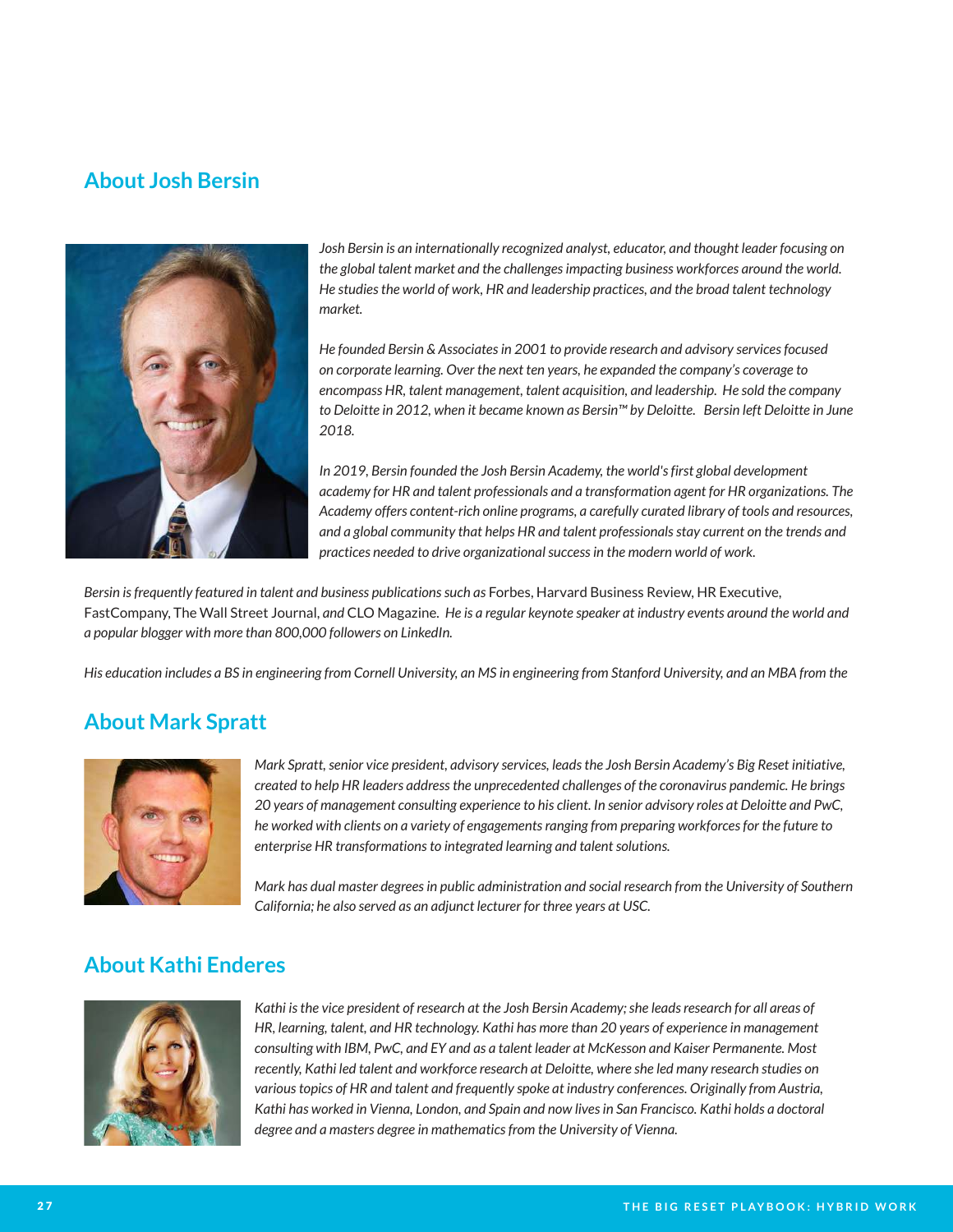### **About Janet Mertens**



*Janet Mertens is the director of research at Josh Bersin Academy. In this role, she conducts empirical research on a variety of topics related to work and people and leads the development of fact-based insights for today's HR executive. With 20 years of HR consulting experience across multiple industries, Janet most recently led the human capital research program at IBM's Institute for Business Value. She has published key studies on employee experience, the enterprise skills gap, and the emerging role of the CHRO. Janet holds degrees in computer science, education, and psychology; her current research areas include talent acquisition, workforce wellbeing, and the application of AI in HR.* 

# **Contributors**



#### **Bonnie Cheuk**

*Founding Member, Sense-Making Methodology Institute.*

Dr Bonnie Cheuk has a global role to redefine learning, build global learning agility capability, and promote a culture of lifelong learning to enable companies to grow through innovation. On the academic side, she is a founding member of the Sense-Making Methodology Institute, a nonprofit website sharing research articles informed by Dervin's Sense-Making Methodology to understand users' needs to design "communicative" and user-centric solutions. Bonnie is the author of *Social Strategies in Action: Driving Business Transformation.* 



#### **Nuno Gonçalves**

Nuno is currently the global head of strategic capabilities building for Mars. In this role, he is working on understanding the critical capabilities for the future and ensuring the company's business strategy is fully aligned with the Mars University. Previously, he worked for UCB, a bio-pharma company, where he held different roles including the HR vice president for neurology, the chief learning officer, and the global head of talent acquisition and development. Before joining UCB, Nuno was also Sanofi's chief learning officer.



#### **Nicole Haris**

#### *Talent and Organization Leader, Mondelez*

Nicole Haris is a talent and organization development leader focused on optimizing performance with leaders, teams, and organizations. She's held various talent management and organization development roles at companies such as Kraft Foods, McDonald's Corporation, PepsiCo, and most recently Mondelez International, where she was responsible for leading the company's agile transformation, focused on culture change. She earned her master of science degree in learning and organizational Change (MSLOC) from Northwestern University and BA in Sociology & English from McGill University.



#### **Linda Ho**

*Vice President, Culture and Capability, Autodesk, Inc.*

Linda leads culture transformations; learning and organization development; and diversity and belonging at Autodesk. An HR business partner with 20+ years' experience creating high-performing teams to achieve profitable and organizational success, Linda thrives at the intersection between employee experience and business strategy. Her passion is creating an environment where purposedriven work can flourish. Linda holds an MBA from the University of Washington and a BA in social ecology from the University of California, Irvine.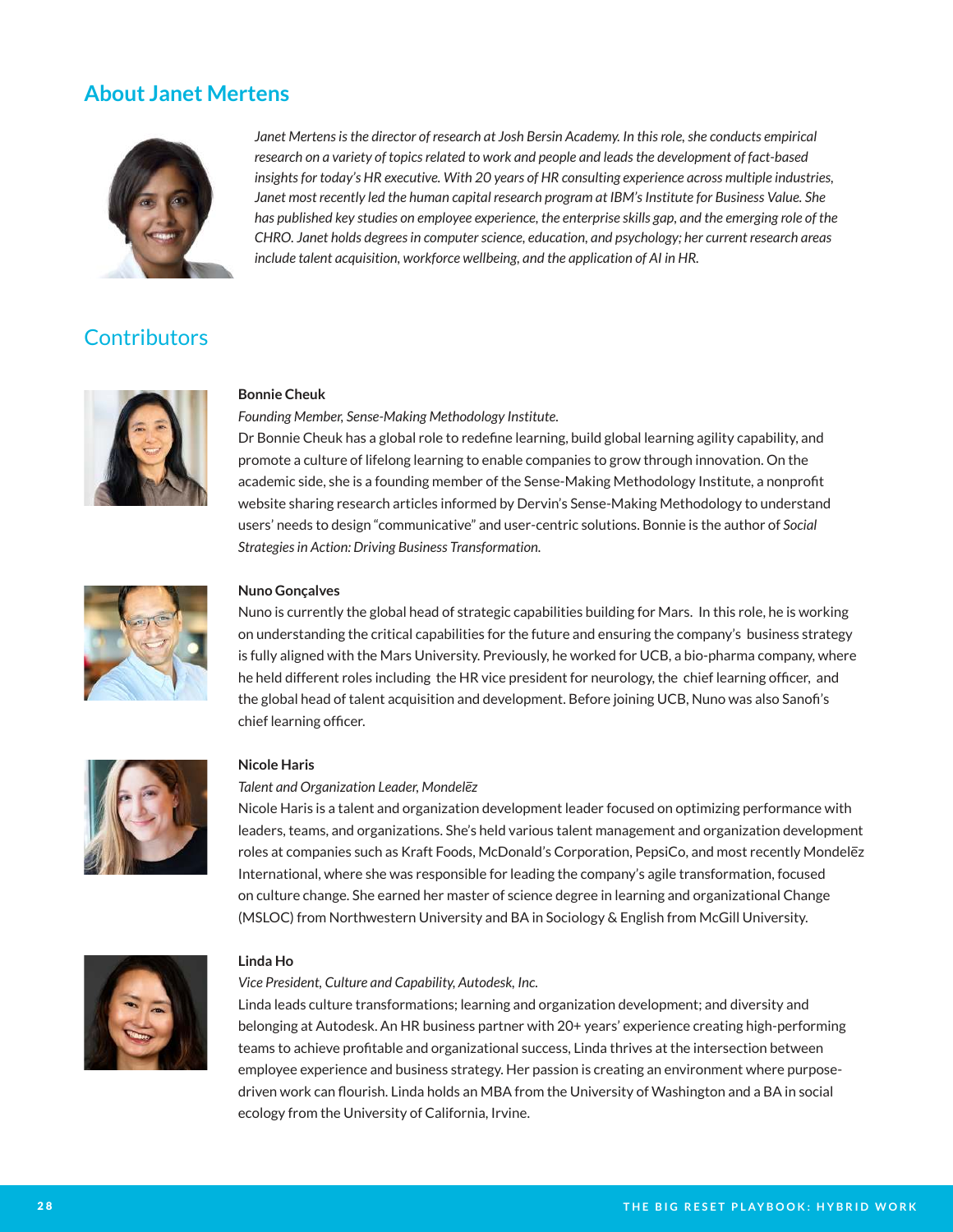

#### **Dr. P.V. Ramana Murthy**

#### *HR Advisor and Consultant, Indian Hotels Company*

PV has more than 30 years of experience across the entire gamut of the HR function. He currently serves as an HR advisor and consultant to the Indian Hotels Company Limited, which operates the Taj Group of Hotels, Resorts and Palaces. Formerly, he was global head of HR, with responsibilities spanning performance management, career and succession planning, leadership development, and culture. PV also served as the executive director of human resources for Coca-Cola in India.



#### **Ray Narine**

#### *Head of Talent Development and Deputy Diversity Officer, Consumer Reports*

In January 2020, Ray Narine joined Consumer Reports, the leading consumer advocacy organization in the US, to lead its talent development, employee experience, and DEI work. Ray develops impactful solutions that apply expertise in various domains, including talent management, engagement, culture formation and diversity and inclusion. Ray's contributions are noted for future-of-work focus and innovative practical approaches to talent-building programs, technology implementations, and operational efficiencies. Prior to joining Consumer Reports, Ray held HR and talent management roles at multiple companies, including S&P Global and American Express.



#### **Lee Ann Prescot**

Lee Ann Prescott is a writer and analyst covering the HR and talent acquisition space. For the past decade she has worked with companies like Simply Hired, Glassdoor, Lever, and the Josh Bersin Academy to illuminate research and communicate trends shaping the modern workplace. Lee holds a BA in American Civilization from Middlebury College and an MFA in creative nonfiction writing from the University of San Francisco.



#### **Nazneen Razi**

#### *President and Principal, NRHR Talent Consulting*

Nazneen specializes in HR and talent strategies to drive business improvement. She has 25 years of experience in working with leading HR organizations. Prior to her current role at NRHR, she was senior vice president and chief human resources officer for Health Care Service Corporation and executive vice president and chief global human resources officer for JLL.



#### **Pete Sackleh**

#### *Workforce Optimization Advisor, SolutionSpark*

Pete led the strategic, experiential and physical development and operations of two world-class corporate universities - Deloitte's \$300m investment in Deloitte University in Westlake, Texas and KPMG's \$450m investment in the KPMG Lakehouse in Lake Nona, Florida. He now leads SolutionSpark LLC, a workforce optimization consulting firm, which applies Pete's expertise in areas such as innovative talent experience models, employee engagement, investment and retention.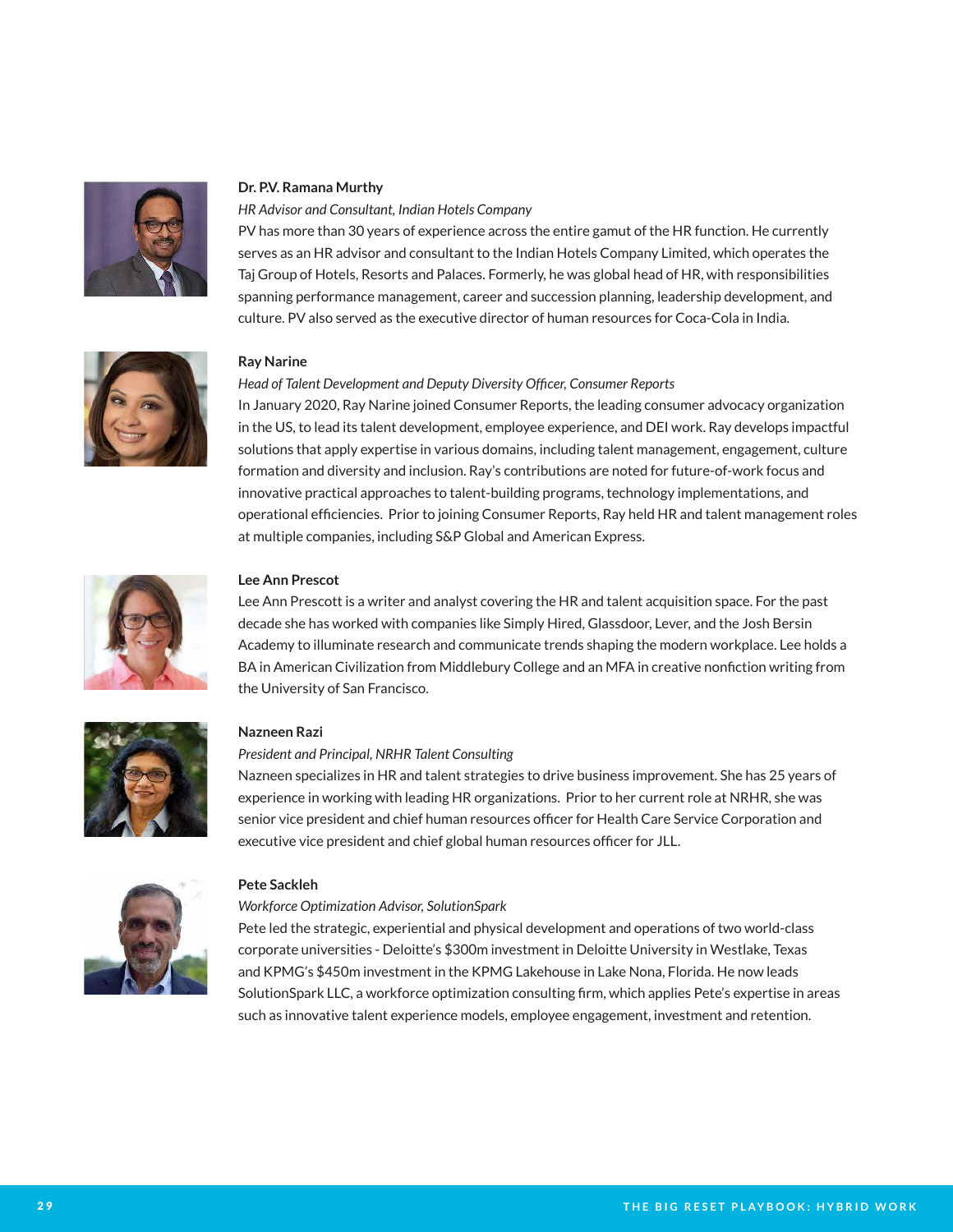

#### **Daniel Shannon**

#### *Chief Inspirational Officer, Daniel Shannon Speaks*

Daniel has nearly two decades of executional and thought leadership experience with Fortune 100 companies in the CPG, financial services, and retail industries. He brings expertise in the areas of strategy, diversity/equity/inclusion, marketing, multicultural market development, sales, change management, leading through ambiguity, training and development, emotional intelligence, professional speaking, large group facilitation, and motivation. In his current role, Daniel provides leadership for Target Corporation's D&I efforts.



#### **Jill Sochor**

#### *Global Leadership Development Manager at Ford Motor Company*

Jill Sochor is an experienced talent development professional, HR business partner, strategist, and educator. She is passionate about a holistic view of leadership development that includes wellbeing, inclusion, team effectiveness, and motivation. She is a collaborator and innovator who enjoys shaping white space and creating experiences in which leaders grow. Previous roles at Ford include Human Resource Business Partner, developing and implementing an organizational design and change management plan to enable transformation of all aspects of customer business.



#### **Terry VanQuickenborne**

#### *Global Head of L&OD, Autodesk*

Terry VanQuickenborne is an organizational development and learning professional, and executive coach. In her role as Global Head of L&OD at Autodesk, she leads the design and delivery of enterprise learning strategy and organization development service offerings. She has over 20 years experience in organization and leadership development. She holds a master of science in Organization Development from Pepperdine University, and has served as Adjunct Faculty.



#### **Nancy Vitale**

*Co-Founder and Managing Partner, Partners for Wellbeing*

Nancy Vitale was most recently the chief human resources officer for Genentech where she was responsible for leading the team that was dedicated to creating a great place for the organization's 14,000 employees to do their best work. Upon leaving Genentech, she co-founded Partners for Wellbeing, an advisory and consulting firm dedicated to helping organizations create better places to work. Nancy also currently serves as a board member for the Make-A-Wish America Foundation.